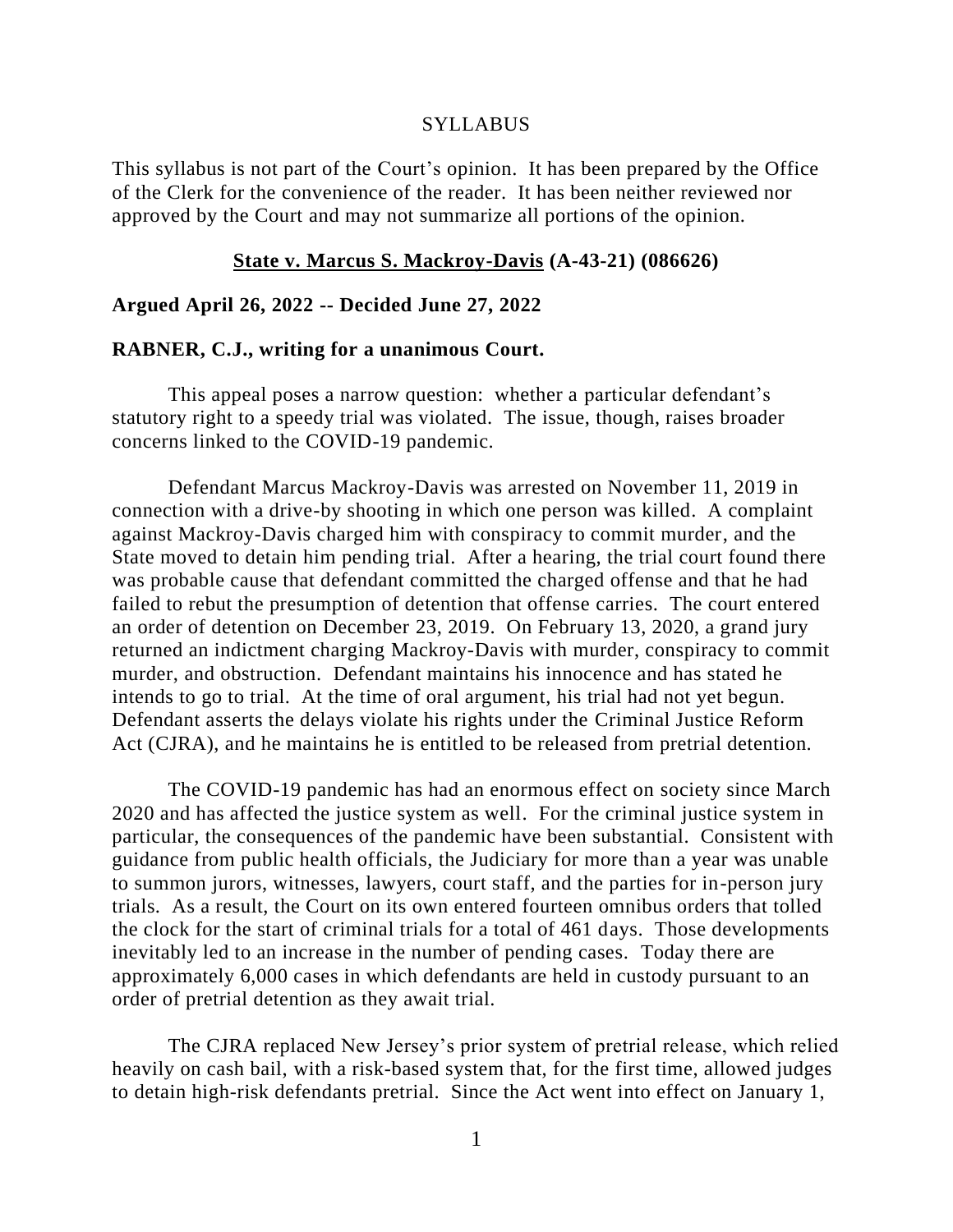2017, most defendants have been released pending trial subject to monitoring by pretrial services officers. For higher-risk defendants, the State can move for pretrial detention. In recent years, approximately 19 percent of defendants charged by complaint have been ordered detained. In tandem with other reform efforts, the pretrial jail population dropped from 8,899 at the start of 2016 to 4,976 at the start of 2020. That number has risen to approximately 6,700 because of the court system's inability to conduct trials during the pandemic and on account of space limitations that stemmed from social distancing in courtrooms.

Significantly, the CJRA includes several time limits designed to move cases with detained defendants to trial more quickly. First, defendants must be released if they have not been indicted within 90 days of being detained. N.J.S.A. 2A:162-  $22(a)(1)(a)$ . The 90-day clock does not count "excludable time for reasonable delays . . . set forth in subsection b" of the statute. Ibid. Subsection b, in turn, lists thirteen categories of excludable time. The trial judge may extend the 90-day clock by up to 45 days if, on motion of the prosecutor, the court finds that (1) the defendant presents a "substantial and unjustifiable risk" to public safety and no conditions of release "could reasonably address" the risk, and  $(2)$  the failure to indict "was not due to unreasonable delay by the prosecutor." Ibid.; R. 3:25-4(b)(2).

Second, defendants must be released if their trial has not "commence[d]" within 180 days of the return or unsealing of the indictment. N.J.S.A. 2A:162-  $22(a)(2)(a)$ . Under the Act, a trial "commence[s] when the court determines that the parties are present and directs them to proceed to voir dire or to opening argument, or the hearing of any motions that had been reserved for the time of trial." Id. at  $-22(a)(2)(b)(i)$ . The 180-day clock contains provisions that mirror both exceptions to the 90-day clock. Id. at  $-22(a)(2)(a)$ .

Finally, the CJRA contains a two-year cap. Defendants shall be released from jail, after a hearing to consider conditions of release, if "the prosecutor is not ready to proceed" two years after the court ordered the defendant detained. Ibid. (emphasis added). The Act considers the State ready if the prosecutor is prepared "to proceed to voir dire or to opening argument, or to the hearing of any motions that had been reserved for the time of trial." Ibid. Only "delays attributable to the" defendant can be excluded from the two-year cap. Ibid.

Rule 3:25-4 echoes and complements the Act, identifying categories that qualify as excludable time attributable to the defendant, setting time limits to resolve certain motions, and directing that the provision to exclude time for good cause "shall be narrowly construed."

A total of seventeen orders were entered in this case; they excluded time under the 180-day clock from March 6, 2020 through April 22, 2022. Three orders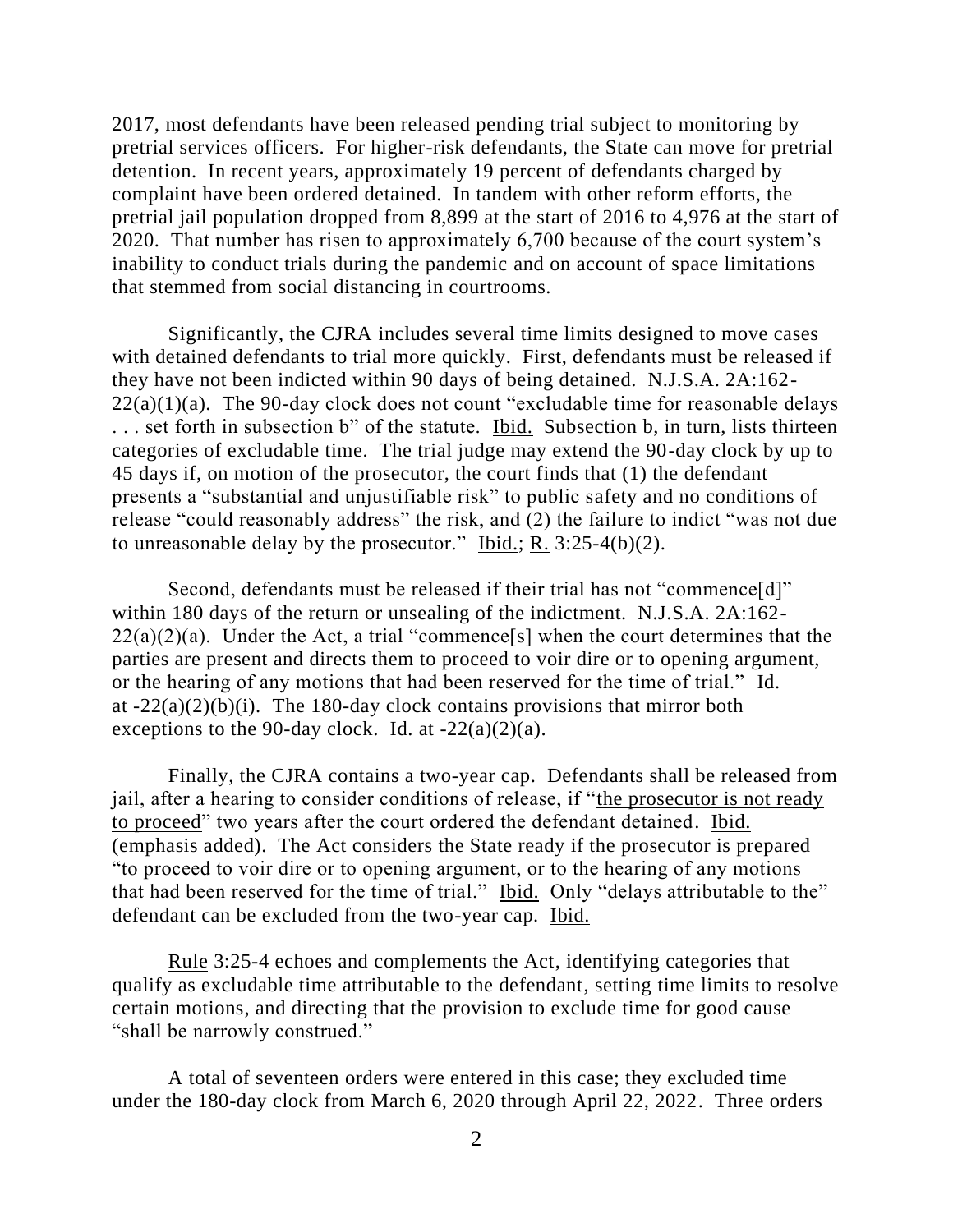were entered by the trial court, excluding eleven days because defense counsel was not available and a total of 218 additional days. The Supreme Court's fourteen omnibus orders excluded a total of 461 days. In October 2021, the State obtained a superseding indictment that added three new charges against Mackroy-Davis stemming from information the State learned from a codefendant in May 2020.

The parties returned to court to arraign Mackroy-Davis on the superseding indictment on November 15, 2021. Over defendant's objection, the court ordered excludable time "due to extenuating circumstances" -- the court's "inability, essentially, to move cases more than one at a time," the "backlog of defendants" since the start of the pandemic, and courtroom unavailability. The following day, the court entered two orders for excludable time, one for 59 days and a second for 159 days. The court also set a trial date of April 22, 2022.

At another status conference on January 3, 2022 -- the date that both parties agree marked the end of the two-year cap -- the court discussed the parties' readiness to proceed to trial and confirmed the April 22 trial date. The State declared it was "trial ready." Defendant moved for leave to appeal, which the Appellate Division denied. The Court granted leave to appeal. 250 N.J. 107 (2022).

**HELD:** \*Defendants have the right to be released two years after a judge orders them detained, excluding delays attributable to the defendant, if the prosecutor is not ready to proceed to trial. N.J.S.A.  $2A:162-22(a)(2)(a)$ . The statute is silent about what happens if the parties are ready but there are not enough courtrooms or judges to try the case. In addressing that dilemma, the Court attempts to balance the relevant interests in a way that comports with defendants' rights under the CJRA.

\*In this case, defendant faces charges for murder, conspiracy, and aggravated assault. Despite multiple delays -- most of which resulted from the pandemic -- his trial has not yet begun. Because the prosecution announced it was ready to proceed to trial at the two-year mark, however, defendant's statutory right to a speedy trial has not been violated. The Court therefore affirms the judgment of the trial court and remands the case for trial with additional instructions.

\*The Court also offers guidance on various issues that relate to excludable time under the CJRA as well as the need to schedule more jury trials as soon as practicable.

1. If a defendant is detained beyond the CJRA's two-year cap, not counting delays attributable to the defendant, that defendant is entitled to be released pending trial if the prosecutor is not ready to proceed. N.J.S.A.  $2A:162-22(a)(2)(a)$ . Because the State declared it was ready to proceed to trial at the relevant time, the Court does not find a statutory violation of the two-year cap. (pp. 20-21)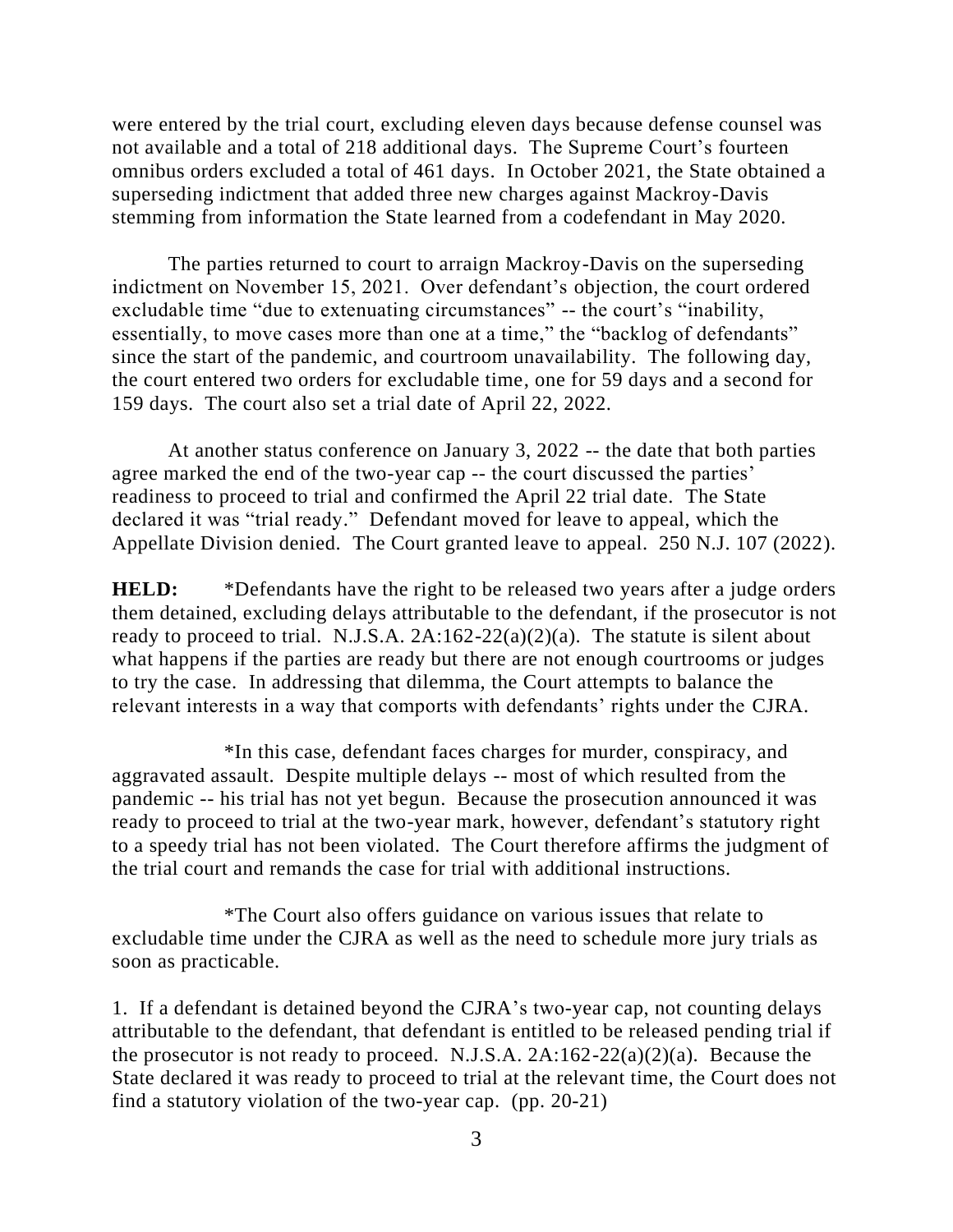2. The Court nevertheless encourages trial judges to create a clearer record than was made in this case regarding the State's readiness to proceed. First, trial courts should clarify before the date of the two-year cap whether the State will be ready then. The Court directs trial courts to schedule a hearing approximately 30 days before the two-year cap expires. At the hearing, the court should ask the State if it will be ready to proceed on the two-year cap date. Second, because a statement of readiness has significant consequences, a prosecutor's brief comment on the record must convey a great deal: that discovery is complete at the time the representation is made; that no substantive motions remain to be filed; that the indictment is in final form and no superseding indictment is contemplated, based on information known to the State or that should have been known through the exercise of reasonable diligence; and that the State's witnesses are generally available. Going forward, a prosecutor's statement of readiness will be understood to encompass each of those elements. The prosecutor's statement must be made in open court or in writing. R. 3:25-4(d)(3). Trial courts can rely on good faith representations from the State and need not inquire about each of the above points. In their discretion, judges can also require appropriate assurances to support a prosecutor's statement of readiness. In addition, if a trial date is postponed after the statement of readiness, the trial court can revisit the issue and ask the State to declare once again whether it is ready to proceed. (pp. 21-23)

3. The prosecutor's statement of readiness does not end all concerns about a defendant's continued detention. The overall structure of the CJRA, and section 26 in particular, make clear the Legislature was concerned about lengthy pretrial delays for detained defendants. Yet a statement of readiness can effectively extend the two-year cap, and a defendant's pretrial detention, if the court is not able to proceed. Because the statute contemplates that trials of detained defendants should begin as soon as practicable, the Court relies on its supervisory authority to impose measures courts should follow when the parties announce they are ready to proceed on the two-year cap date but no courtroom or judge will be available at that time. First, the trial court should consult with a supervisory judge who should coordinate trials within a vicinage as directed in this opinion. Second, if the parties are ready but the trial cannot start before the two-year cap expires, trial judges must schedule conferences at monthly intervals rather than delay a trial for multiple months at a time. To be clear, this appeal addresses the need for additional time to commence trial because of the COVID-19 pandemic, not more generalized arguments about routine scheduling matters unrelated to a public health crisis. Third, the Court asks for the cooperation of the attorneys in notifying their respective supervisors when a trial date is fixed to ensure that counsel will be present and the trial will commence as planned. Finally, if judicial vacancies remain at high levels, it may be necessary to reassign judges from their responsibilities elsewhere in the court system to try criminal cases. See N.J. Const. art. VI,  $\S 7$ ,  $\P 2$ . (pp. 23-26)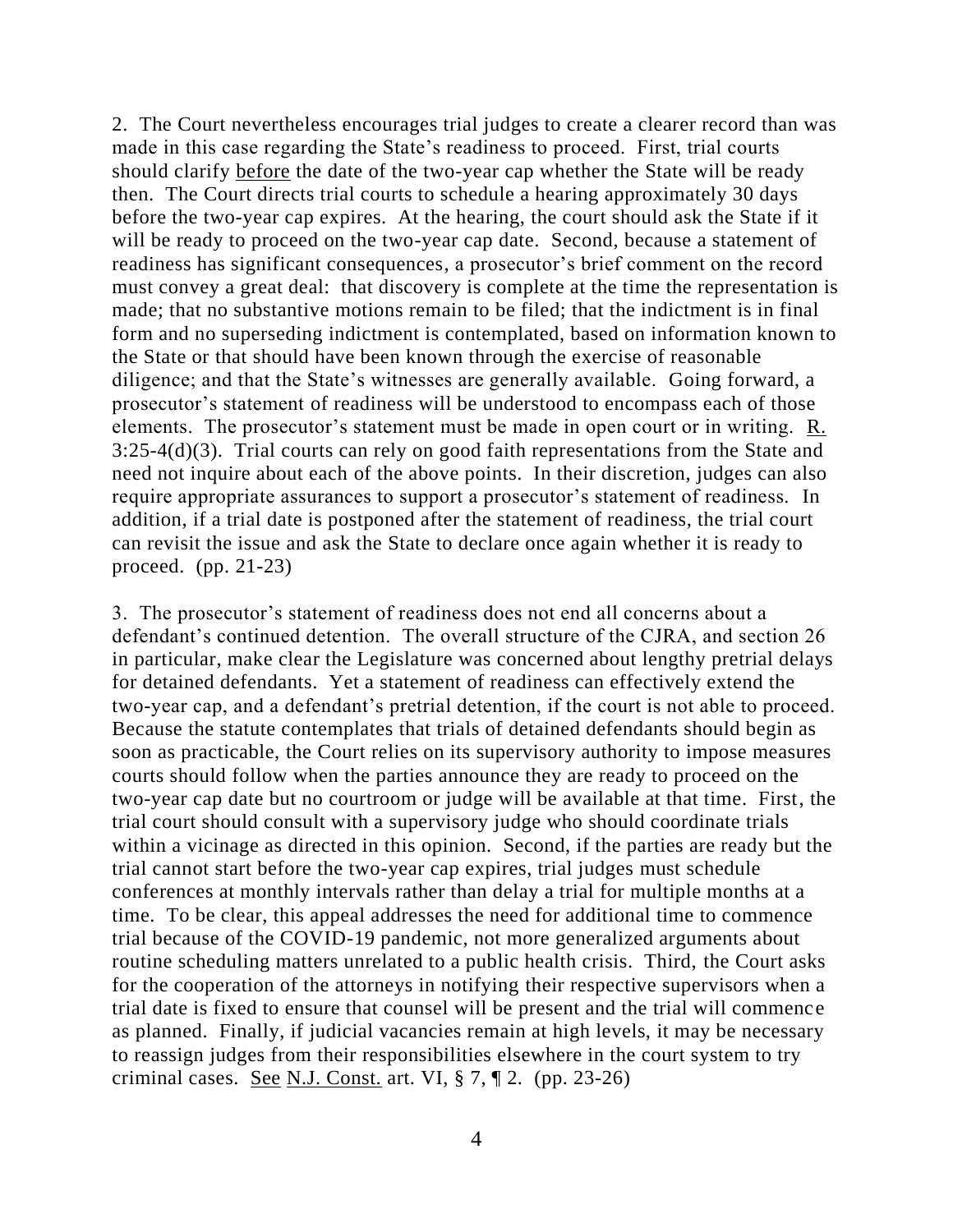4. The Court offers guidance on several additional points. First, the Court rejects the argument that the trial court had no authority under the CJRA to issue sua sponte orders that excluded time from the speedy trial clock. Nothing in the statute or the court rules bars judges from issuing orders about the speedy trial clock on their own accord, and the statute logically empowers trial courts to act on their own in certain instances. The question is not who initiates an order of excludable time; it is whether the order rests on appropriate grounds. Before an order is entered, the parties should ordinarily have an opportunity to address the merits of the issue. In this case, the trial court afforded both sides that opportunity. (pp. 26-28)

5. As to superseding indictments, the Court notes that the trial court here relied on courtroom unavailability and the pandemic to extend the time to trial, not on the new charges. But the Court explains that a superseding indictment does not automatically reset the 180-day clock. N.J.S.A.  $2A:162-22(a)(2)(b)(ii)$  provides that "[t]he return of a superseding indictment . . . shall extend the time for the trial to commence." And Rule 3:25-4(f) directs trial courts to scrutinize both indictments with care and consider when the information underlying the new charges was available to determine how much additional time should be excluded. (pp. 28-31)

6. The Court declines defendant's request to amend Rule 3:25-4(i) and eliminate exclusions of time for interlocutory review of orders excluding time. To do so would conflict with the CJRA, which states that "[t]he time from the filing to the final disposition of a motion made before trial by the prosecutor or the eligible defendant" "shall be excluded in computing time in which a case shall be indicted or tried." N.J.S.A.  $2A:162-22(b)(1)(c)$  (emphasis added). But the Court adopts an expedited approach for motions for leave to appeal an order about speedy trial calculations. Going forward, the Appellate Division should decide the motion within 5 days. If the court grants the motion for leave to appeal, it should direct the parties to file briefs -- and transcripts, if necessary -- on an expedited basis, and render a decision within 5 days of getting those materials. Parties can ask the Court to review the Appellate Division's judgment on an emergent basis. (pp. 31-33)

7. Finally, the Court considers defendant's request that the Court "impose an outerlimit of detention" to "save the constitutionality of the CJRA." That issue is not properly before the Court, and the Court has previously rejected a facial challenge to the CJRA on due process grounds. See In re Request to Release Certain Pretrial Detainees, 245 N.J. 218, 232 (2021). The Court explained that "[w]hether the length of detention violates due process . . . 'requires assessment on a case-by-case basis' because due process is a flexible concept that 'does not necessarily set a bright line limit for length of pretrial confinement." Id. at 231. Defendants may bring individual due process challenges based on the length of their detention and must do so in the first instance before the trial court. Pretrial Detainees lists a number of relevant considerations to assess such a challenge.  $\underline{Id}$  at 232. (pp. 33-35)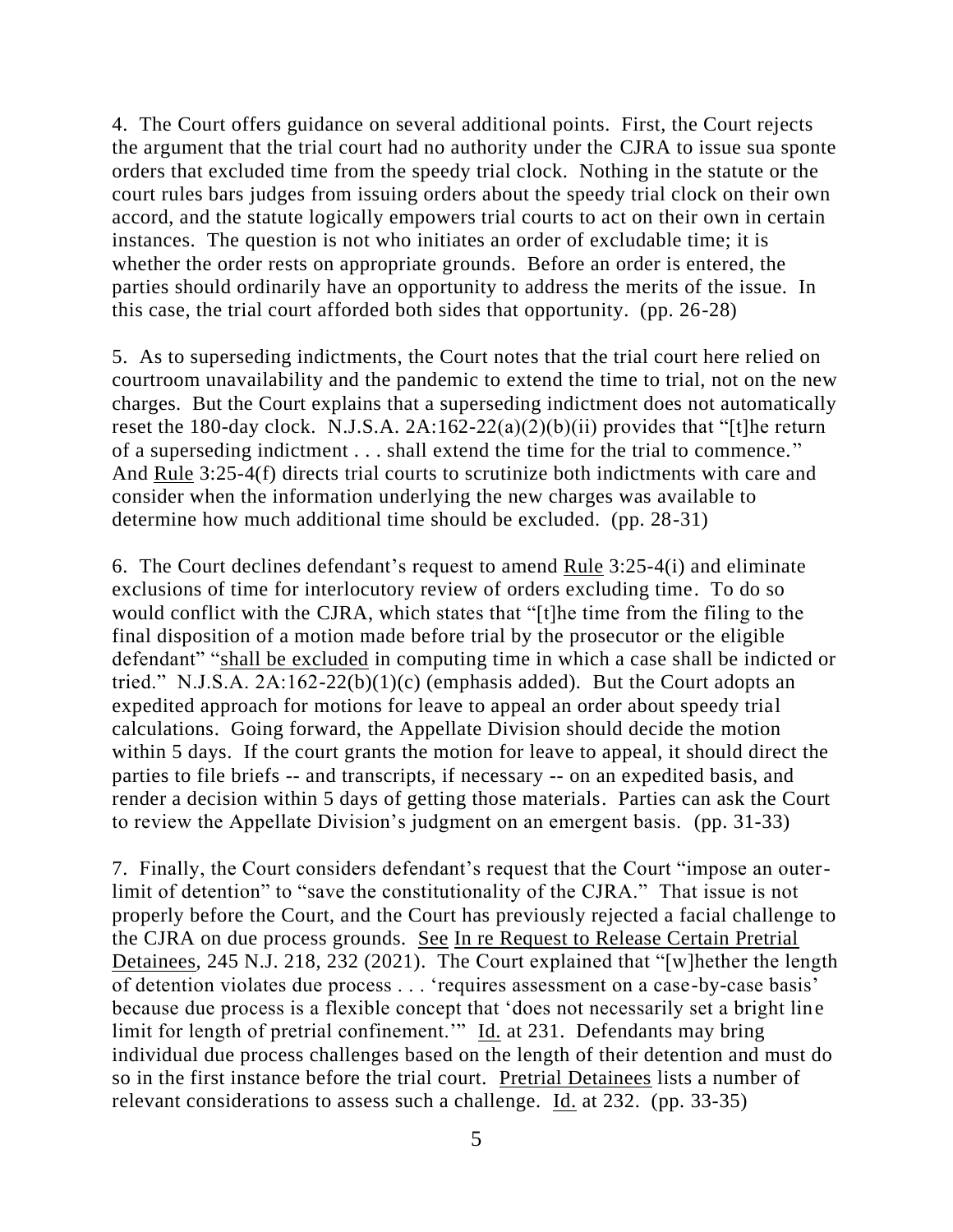**The judgment of the trial court is AFFIRMED AS MODIFIED, and the matter is REMANDED for further proceedings consistent with this opinion.**

**JUSTICES ALBIN, PATTERSON, SOLOMON, and PIERRE-LOUIS join in CHIEF JUSTICE RABNER's opinion. JUDGE FUENTES (temporarily assigned) did not participate.**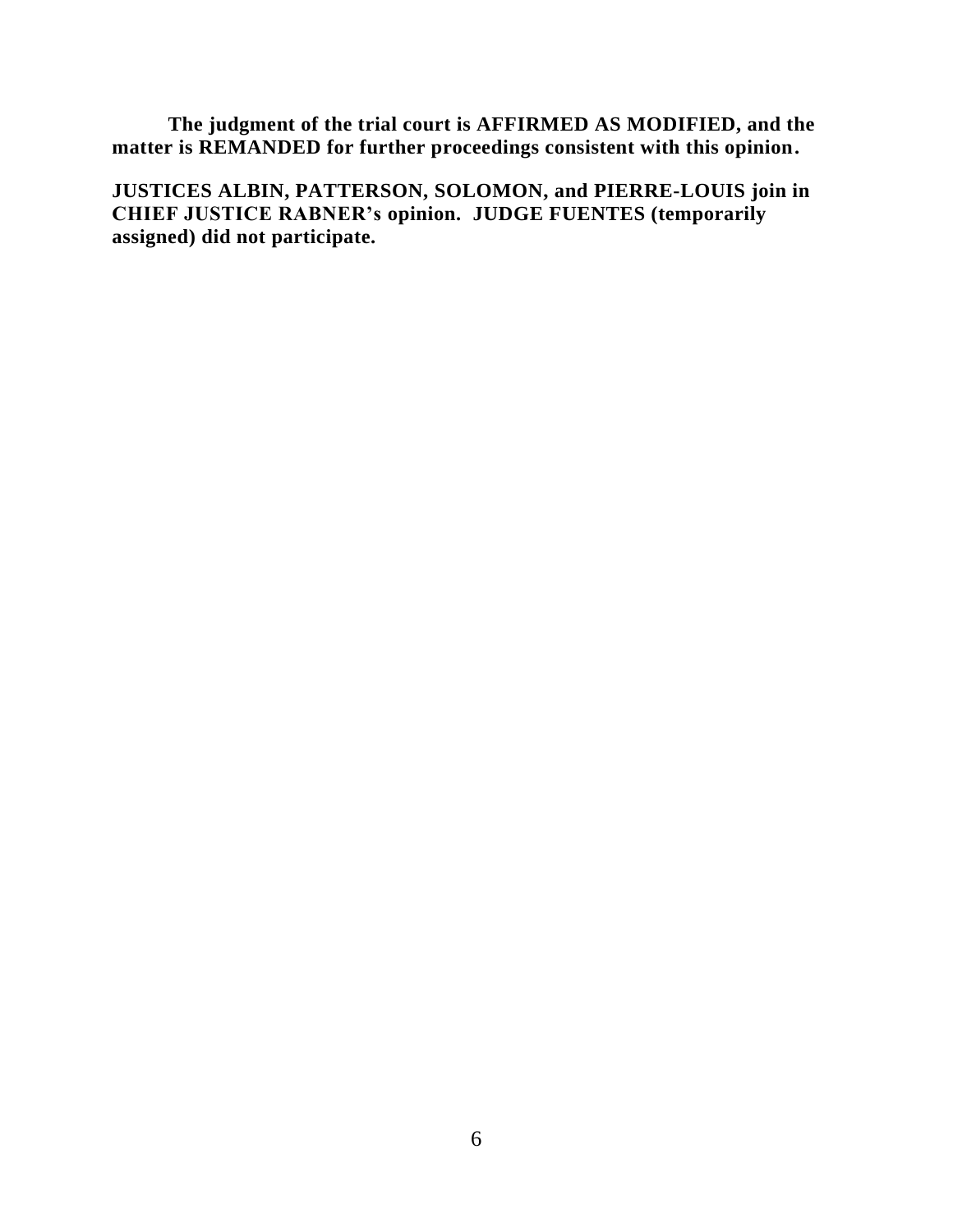# SUPREME COURT OF NEW JERSEY

A-43 September Term 2021

# 086626

State of New Jersey,

Plaintiff-Respondent,

v.

Marcus S. Mackroy-Davis,

Defendant-Appellant.

| On appeal from the Superior Court,<br>Appellate Division. |                          |  |
|-----------------------------------------------------------|--------------------------|--|
| Argued<br>April 26, 2022                                  | Decided<br>June 27, 2022 |  |

Robin Kay Lord argued the cause for appellant (Law Offices of Robin Kay Lord, attorneys; Robin Kay Lord and Monika Mastellone, on the briefs).

Jennifer B. Paszkiewicz, Assistant Prosecutor, argued the cause for respondent (Scott A. Coffina, Burlington County Prosecutor, attorney; Jennifer B. Paszkiewicz, of counsel and on the briefs).

Alexander Shalom argued the cause for amici curiae American Civil Liberties Union of New Jersey and Public Defender of New Jersey (American Civil Liberties Union of New Jersey Foundation, and Joseph E. Krakora, Public Defender, attorneys; Alexander Shalom, Jeanne LoCicero, and Elizabeth C. Jarit, Deputy Public Defender, on the brief).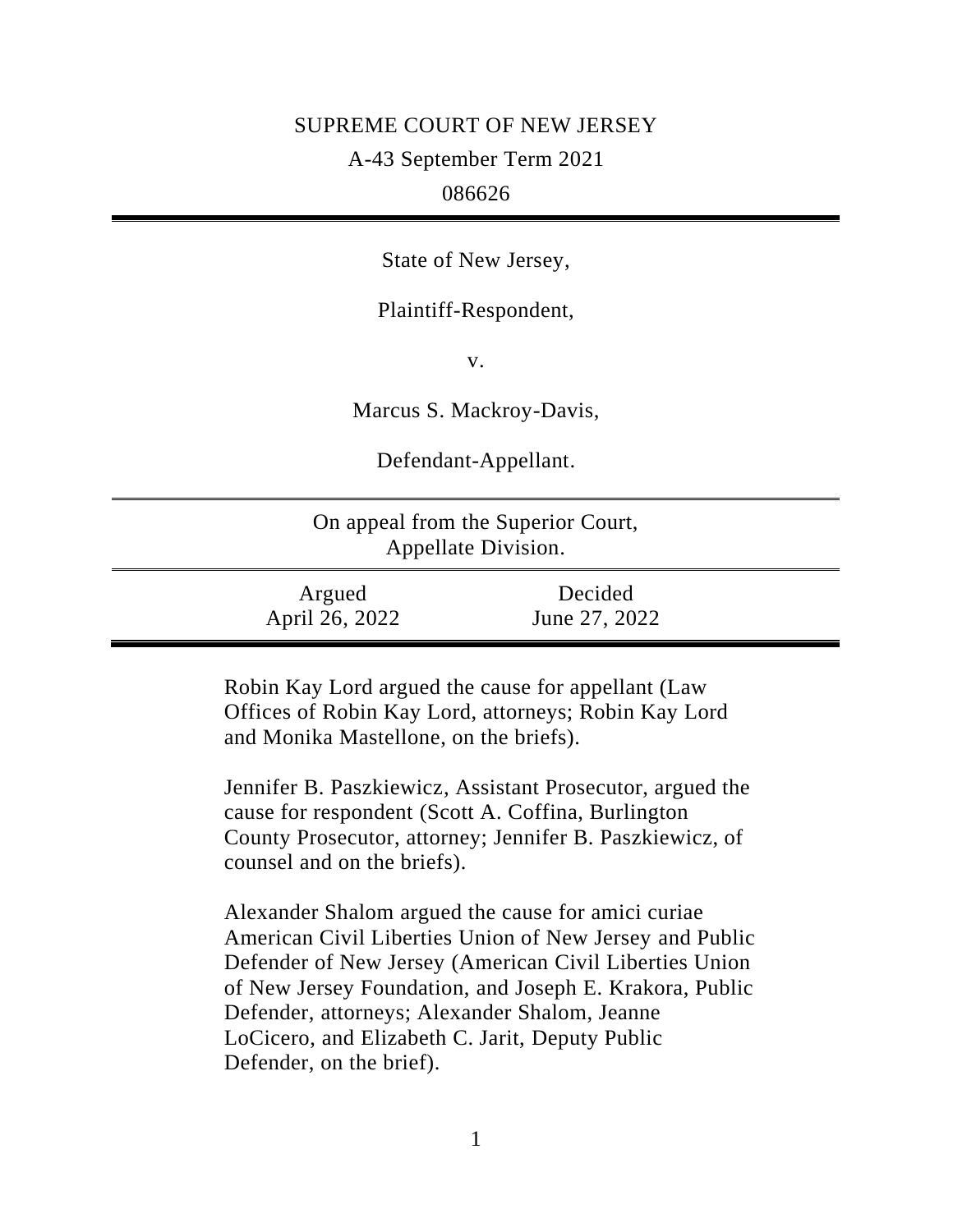David White argued the cause for amicus curiae Association of Criminal Defense Lawyers of New Jersey (Pashman Stein Walder Hayden, attorneys; David White, on the brief).

Lauren Bonfiglio, Deputy Attorney General, argued the cause for amicus curiae Attorney General of New Jersey (Matthew J. Platkin, Acting Attorney General, attorney; Lauren Bonfiglio, of counsel and on the brief).

John McNamara, Jr., Morris County Chief Assistant Prosecutor, argued the cause for amicus curiae County Prosecutors Association of New Jersey (Esther Suarez, President, County Prosecutors Association of New Jersey, attorney; John McNamara, Jr., of counsel and on the brief).

CHIEF JUSTICE RABNER delivered the opinion of the Court.

This appeal poses a narrow question: whether a particular defendant's statutory right to a speedy trial was violated. The issue, though, raises broader concerns linked to the COVID-19 pandemic.

Foremost among those considerations is that defendants in criminal cases have a right to a speedy trial and a corresponding right not to be held in jail pretrial for lengthy periods of time. For more than two years, however, there have been far fewer in-person trials because of COVID-19. Beginning in March 2020, the court system, like the rest of society, could not safely bring large groups of people together for court proceedings in close quarters. Even though restrictions have loosened and trials have resumed, relatively few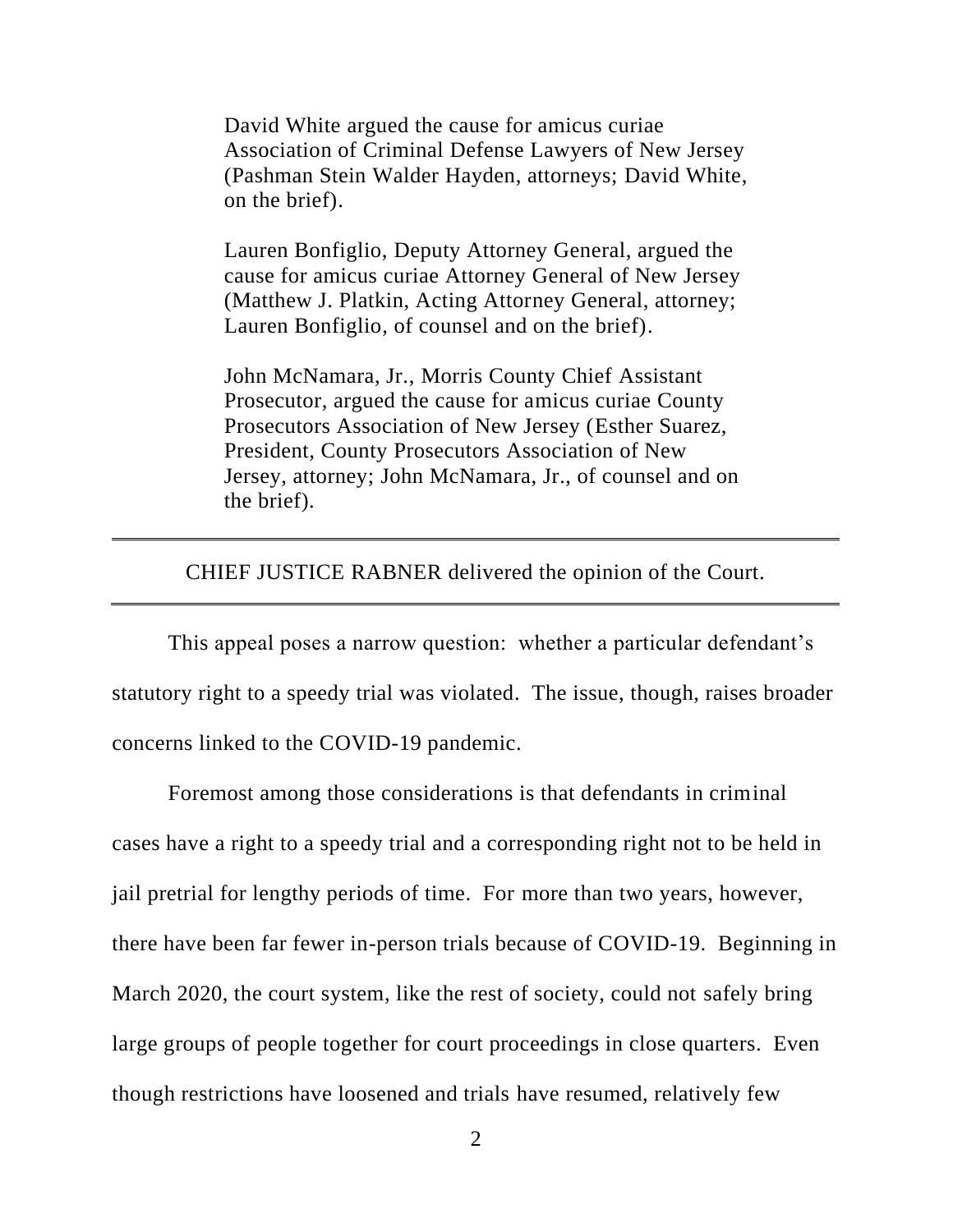courtrooms today can accommodate all the essential parties to a criminal trial with appropriate social distancing.

Those limitations naturally led to an increase in pending cases, and thousands of criminal matters now await trial. To compound the problem, defendants in roughly 6,000 cases await their day in court while in custody. In each of those matters, a judge found the defendant posed a substantial risk of danger, flight, or obstruction and ordered the person detained pretrial.

Defendants have the right to be released two years after a judge orders them detained, excluding delays attributable to the defendant, if the prosecutor is not ready to proceed to trial. N.J.S.A.  $2A:162-22(a)(2)(a)$ . The statute is silent about what happens if the parties are ready but there are not enough courtrooms or judges to try the case. As we address that dilemma, we must attempt to balance the relevant interests in a way that comports with defendants' rights under the Criminal Justice Reform Act, N.J.S.A. 2A:162-15 to -26 (CJRA or Act).

In this case, defendant faces charges for murder, conspiracy, and aggravated assault in connection with his alleged role in a fatal drive-by shooting. The trial court ordered him detained in December 2019. Despite multiple delays -- most of which resulted from the pandemic -- his trial has not yet begun. Because the prosecution announced it was ready to proceed to trial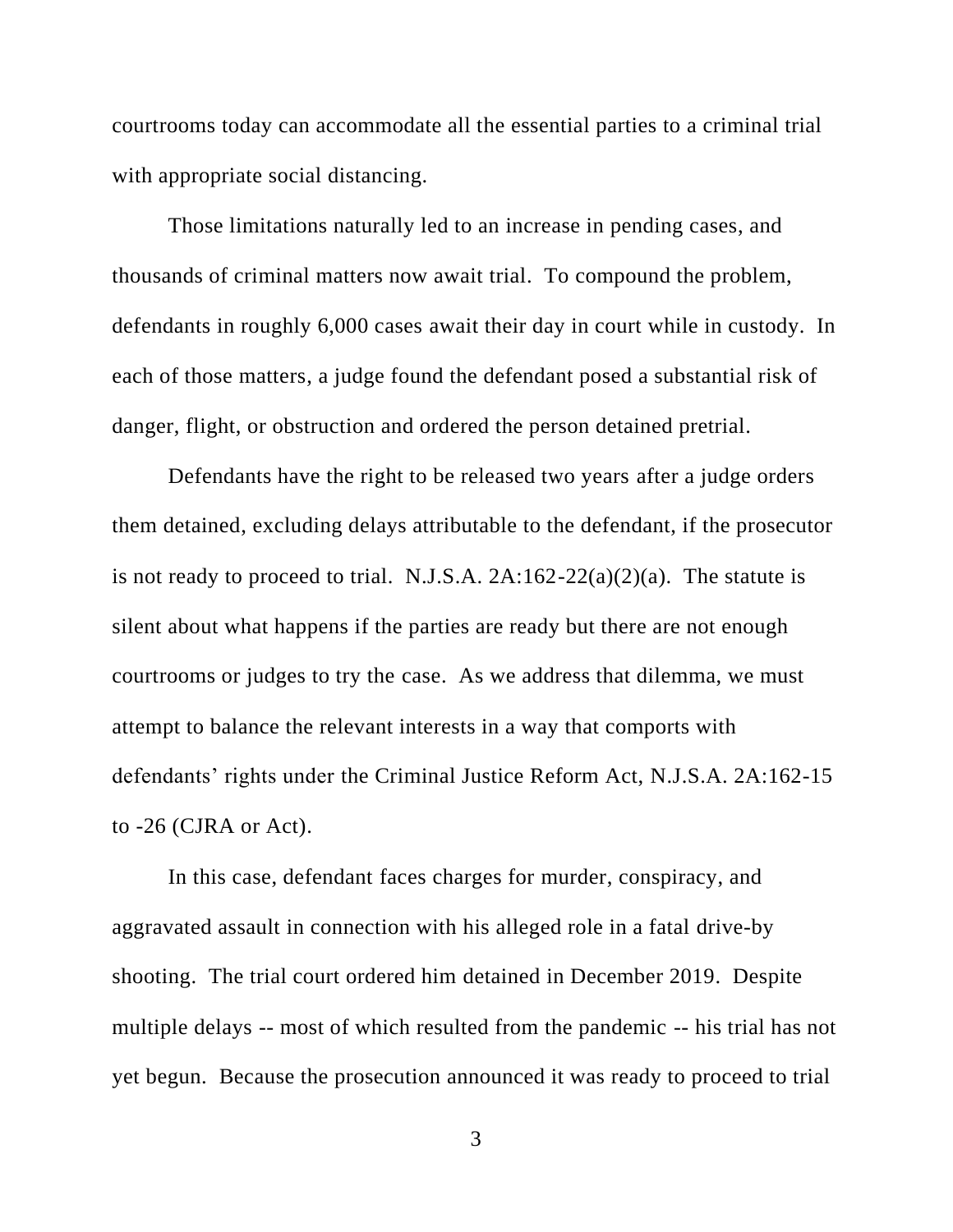at the two-year mark, however, we find that defendant's statutory right to a speedy trial has not been violated. We therefore affirm the judgment of the trial court and remand the case for trial with additional instructions.

We also offer guidance on various issues that relate to excludable time under the CJRA as well as the need to schedule more jury trials as soon as practicable.

I.

Defendant Marcus Mackroy-Davis was arrested on November 11, 2019 in connection with a drive-by shooting in Burlington City the day before. One person was killed as a result of the shooting.

A complaint against Mackroy-Davis charged him with conspiracy to commit murder. The accompanying affidavit of probable cause summarized witness statements, information from surveillance cameras, and an Instagram clip associated with a codefendant's account. The affidavit asserted that Mackroy-Davis drove a car with two passengers, one of whom fired three gunshots into the area where the victim and his friends were standing.

The State moved to detain Mackroy-Davis pending trial. The charge against him -- first-degree conspiracy to commit murder, N.J.S.A. 2C:5-2(a)(1) and  $2C:11-3(a)(1)$  -- carried a presumption of detention. N.J.S.A.  $2A:162-$ 19(b). After a hearing, the trial court found that there was probable cause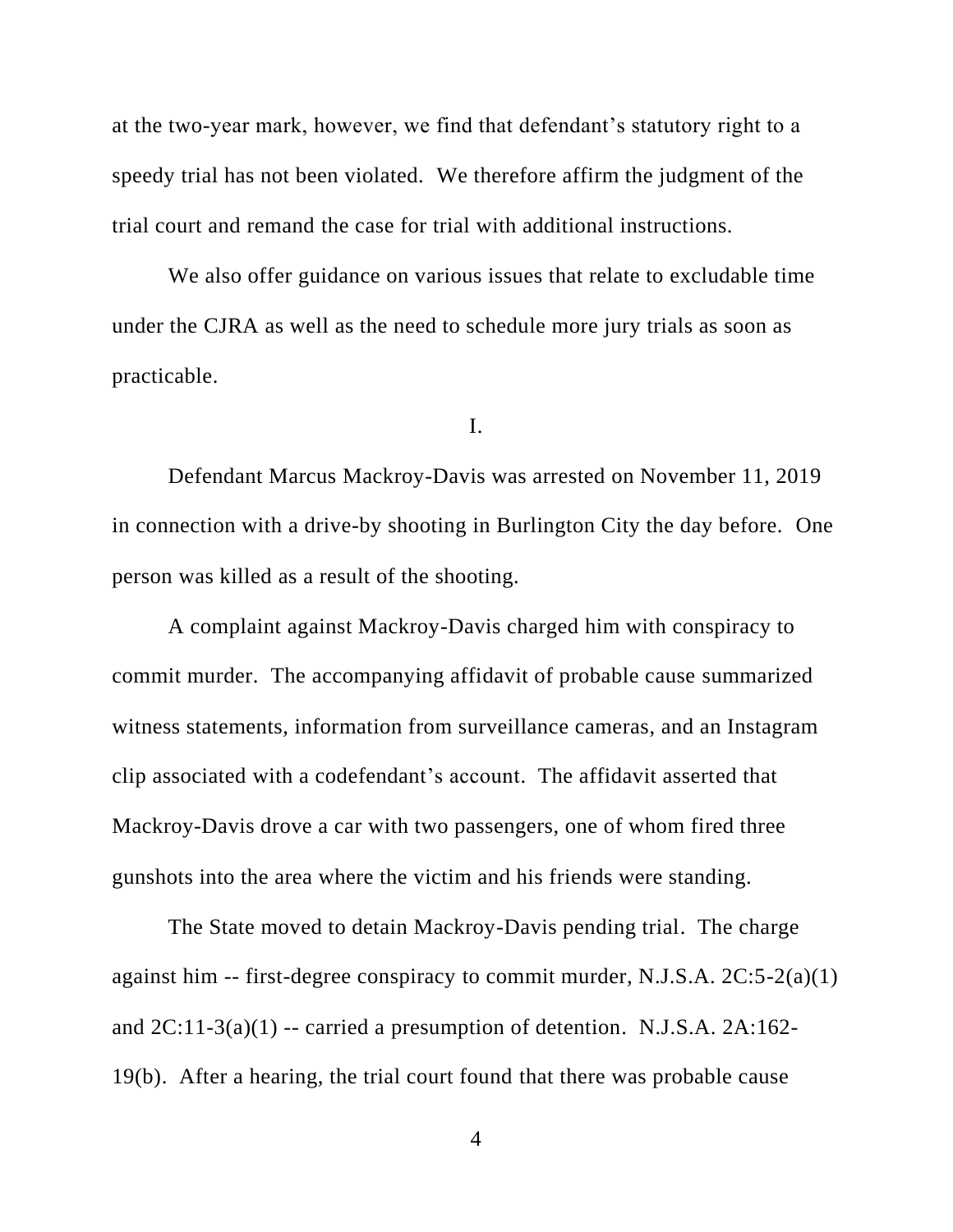defendant committed the charged offense and that he had failed to rebut the presumption. In addition to the nature and circumstances of the offense, the court relied on the weight of the evidence and defendant's history. The court noted, in particular, three outstanding charges against defendant for which he had failed to appear on eight occasions. The court observed, "[i]f he does not appear . . . for [disorderly persons] charges, how likely is he to attend court for a first-degree offense." Based on the unrebutted presumption of detention and the court's finding that defendant posed a danger to the public and a risk of non-appearance, the court entered an order of detention on December 23, 2019.

On February 13, 2020, a Burlington County grand jury returned a sevencount indictment against Mackroy-Davis and two others. Mackroy-Davis was charged in three of the counts with first-degree murder, N.J.S.A 2C:11-3(a)(1),  $-3(a)(2)$ , first-degree conspiracy to commit murder, N.J.S.A. 2C:5-2(a)(1),  $2C:11-3(a)(1)$ , and fourth-degree obstruction, N.J.S.A.  $2C:29-1(a)$ .

Defendant maintains his innocence and has stated he intends to go to trial. At the time of oral argument, his trial had not yet begun. Defendant asserts the delays violate his rights under the CJRA, and he maintains he is entitled to be released from pretrial detention.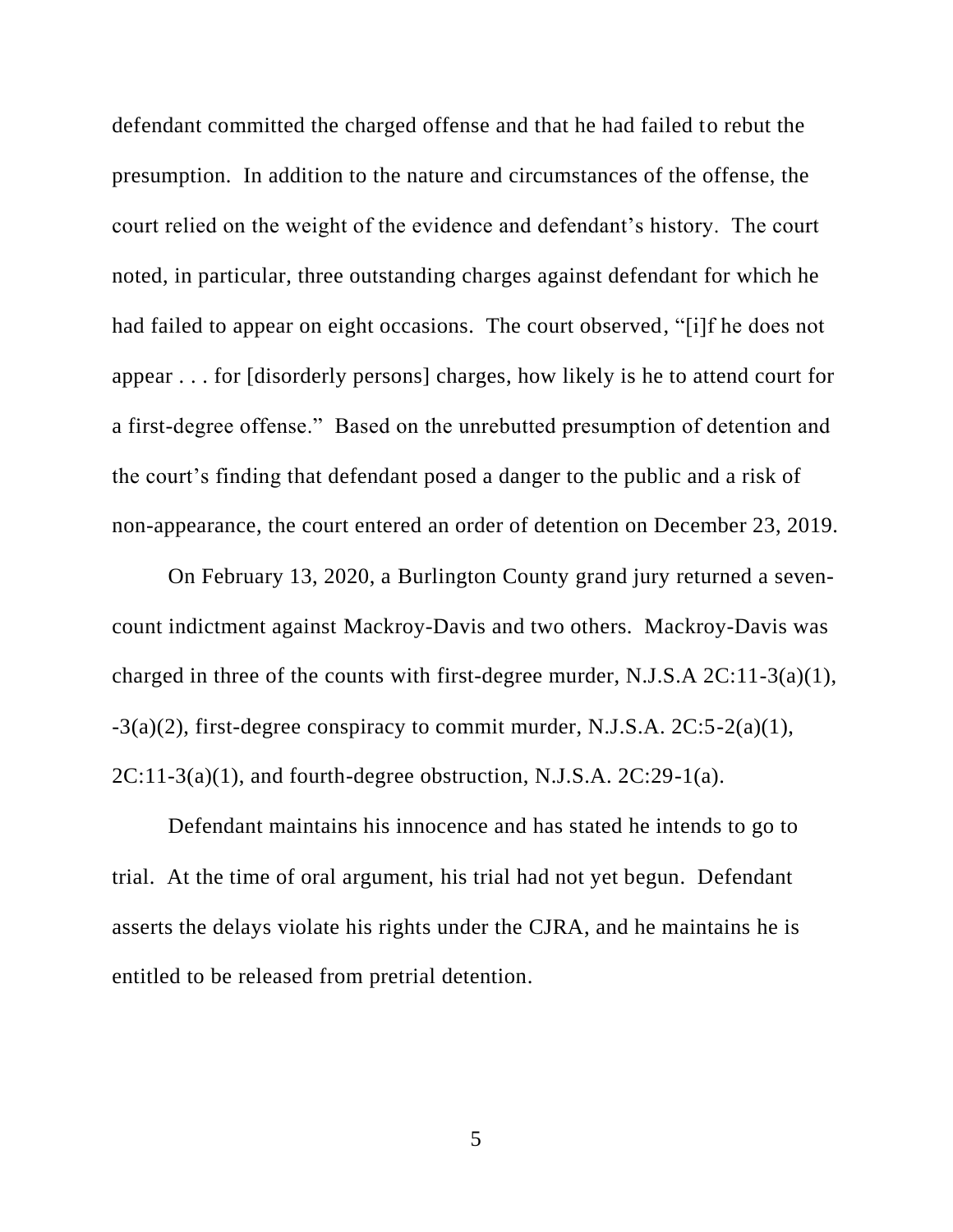The COVID-19 pandemic has had an enormous effect on society since March 2020. Across the globe, millions have died and taken ill from the virus. Coronavirus Resource Center, Johns Hopkins Univ. & Med., https://coronavirus.jhu.edu (last visited June 21, 2022). The pandemic has also upended the personal and professional lives of countless people.

COVID-19 has affected the justice system as well. Early on, the Judiciary pivoted to virtual proceedings in place of in-person gatherings. According to the Administrative Office of the Courts (AOC), since mid-March 2020, more than 381,000 virtual court events have taken place involving more than 6 million participants. Today, the court system operates with a mix of virtual and in-person proceedings, and certain changes will likely extend beyond the pandemic. See Sup. Ct. of N.J., Future of Court Operations -- Continuation of Both In-Person and Virtual Court Events, at 1 (Nov. 18, 2021 Order). $<sup>1</sup>$ </sup>

For the criminal justice system in particular, the consequences of the pandemic have been substantial. Consistent with guidance from public health officials, the Judiciary for more than a year was unable to summon jurors,

<sup>&</sup>lt;sup>1</sup> Copies of Court orders, notices, and press releases related to COVID-19 are available on the Judiciary's website at https://www.njcourts.gov/public/ covid19.html.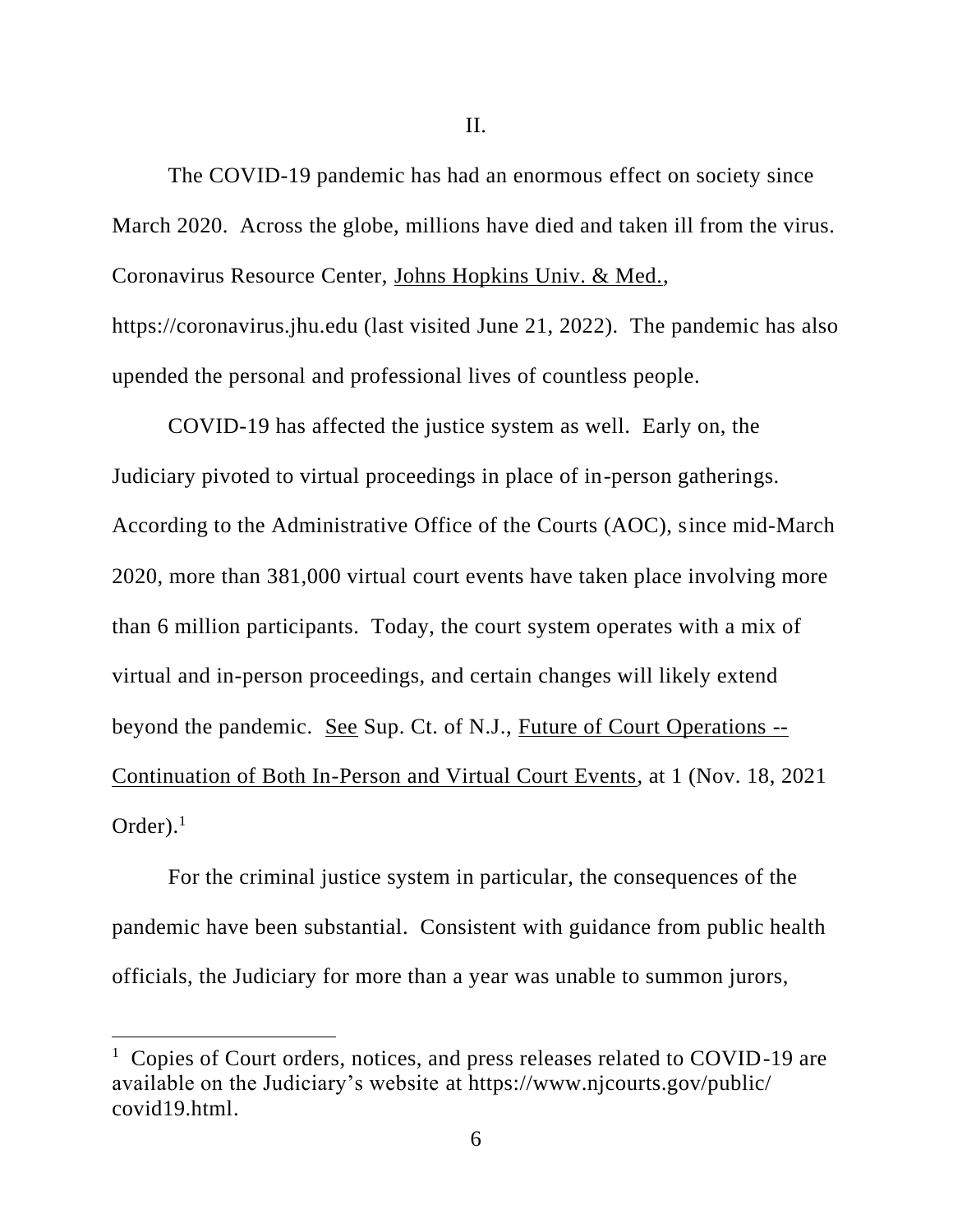witnesses, lawyers, court staff, and the parties for in-person jury trials. As a result, the Court on its own entered fourteen omnibus orders that tolled the clock for the start of criminal trials for a total of 461 days. See COVID-19 Updates, N.J. Cts., https://www.njcourts.gov/public/covid19.html (listing all fourteen omnibus orders); see also N.J.S.A. 2A:162-22(a)(2)(a).

Those developments inevitably led to an increase in the number of pending cases. In March 2020, a large group of defendants already awaited trial on pending charges. With each passing day, more people were arrested and charged with crimes, but for an extended period, most could not be assigned a trial date and have a jury hear their case. Today, according to the AOC, there are approximately 6,000 cases in which defendants are held in custody pursuant to an order of pretrial detention as they await trial. On any given day, hundreds more are in custody as they wait for an initial appearance or detention hearing.

# III.

# A.

We begin with a brief overview of some basic points related to the CJRA. Under the prior system of pretrial release, New Jersey, like most states, relied heavily on cash bail. State v. Robinson, 229 N.J. 44, 52 (2017). The CJRA replaced that approach with a risk-based system that, for the first time,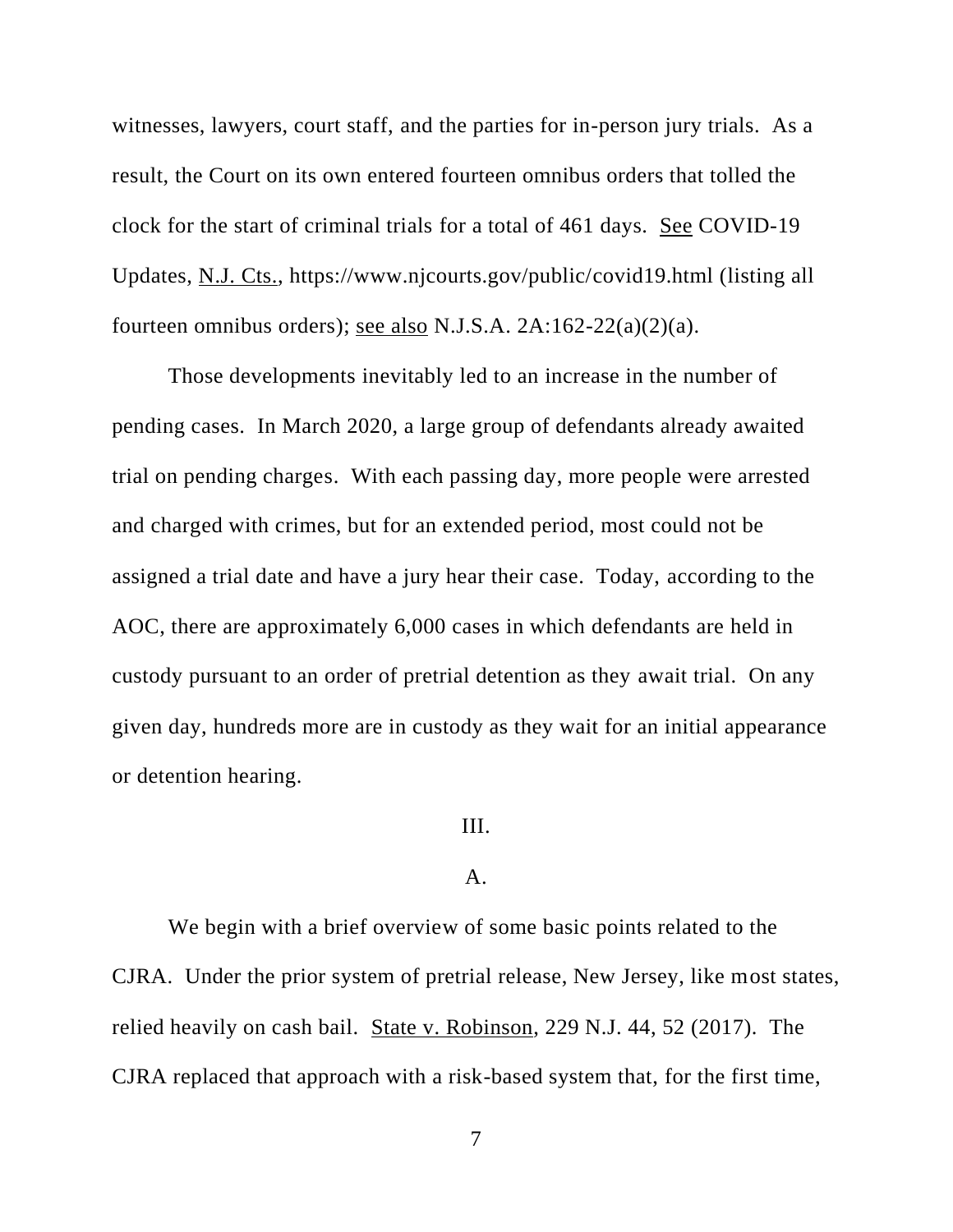allowed judges to detain high-risk defendants pretrial. Id. at 54. The Act also provided speedy trial deadlines for detained defendants. Ibid.

Since the Act went into effect on January 1, 2017, most defendants have been released pending trial subject to monitoring by pretrial services officers. N.J.S.A. 2A:162-17, -25(d). For higher-risk defendants, the State can move for pretrial detention. Id. at -19(a). After a hearing, if the court finds by clear and convincing evidence that no combination of conditions of release would reasonably guard against the risk of danger, flight, or obstruction that a defendant poses, the person is held in custody pretrial. Id. at  $-18(a)(1)$ .

In recent years, approximately 19 percent of defendants charged by complaint have been ordered detained. Annual Report to the Governor and the Legislature 2020 at 32 (20.1 percent); Annual Report to the Governor and the Legislature 2019 at 29 (17.6 percent); Annual Report to the Governor and the Legislature  $2018$  at 36 (19.5 percent).<sup>2</sup> In tandem with other reform efforts, the pretrial jail population dropped from 8,899 at the start of 2016 to 4,976 at the start of 2020. Criminal Justice Reform Statistics: Jan 1 -- Dec. 31, 2020, Chart C, https://www.njcourts.gov/courts/assets/criminal/cjrreport2020.pdf.

<sup>2</sup> Copies of the reports can be found at https://www.njcourts.gov/courts/criminal/ reform.html.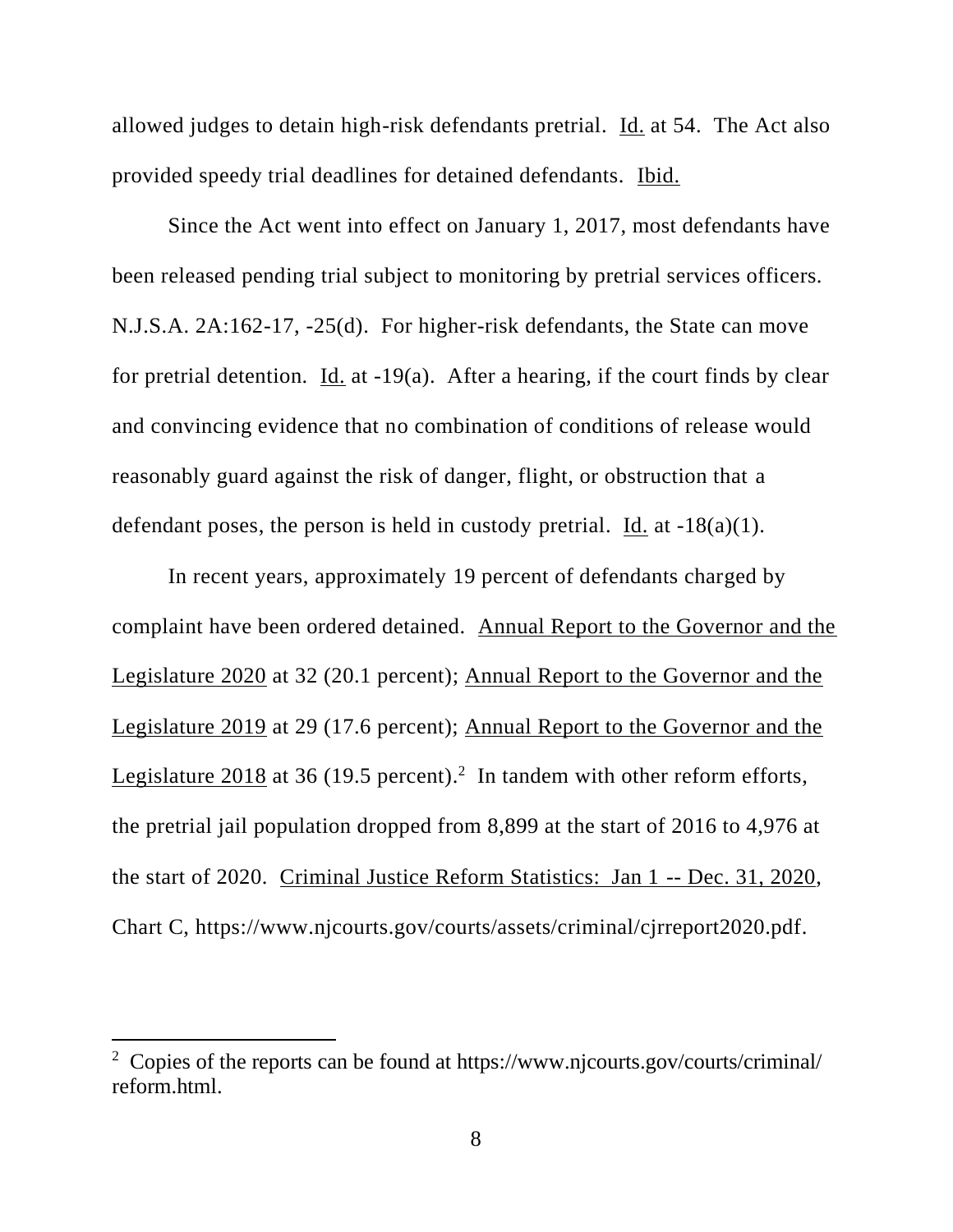According to the AOC, that number has risen to approximately 6,700 because of the court system's inability to conduct trials during the pandemic.

Space limitations have also played a significant role. Twenty or more individuals must be present in the courtroom to conduct a single-defendant trial. When the Judiciary restarted in-person trials in June 2021, with six feet of social distancing in place, few courtrooms throughout the State were large enough to house a criminal trial. See Sup. Ct. of N.J., Resumption of Certain In-Person Jury Trials Effective June 15, 2021; Prioritization of Criminal Trials That Involve Detained Defendants, at 1 (May 11, 2021 Order); Notice -- COVID-19 -- Criminal and Civil Jury Trials -- Public Information and Guidance Pursuant to the Supreme Court's May 11, 2021 Order, at 7 (May 19, 2021). Even with social distancing relaxed to three feet in March 2022, Sup. Ct. of N.J., Conclusion of Masking and Social Distancing Requirements in Judiciary Facilities; Adjustments to Jury and Grand Jury Proceedings (Mar. 9, 2022 Order), many courtrooms still cannot accommodate a criminal trial.

# B.

We turn next to the CJRA's timing provisions, which are at the center of this appeal.

The Act includes several time limits designed to move cases with detained defendants to trial more quickly. First, defendants must be released if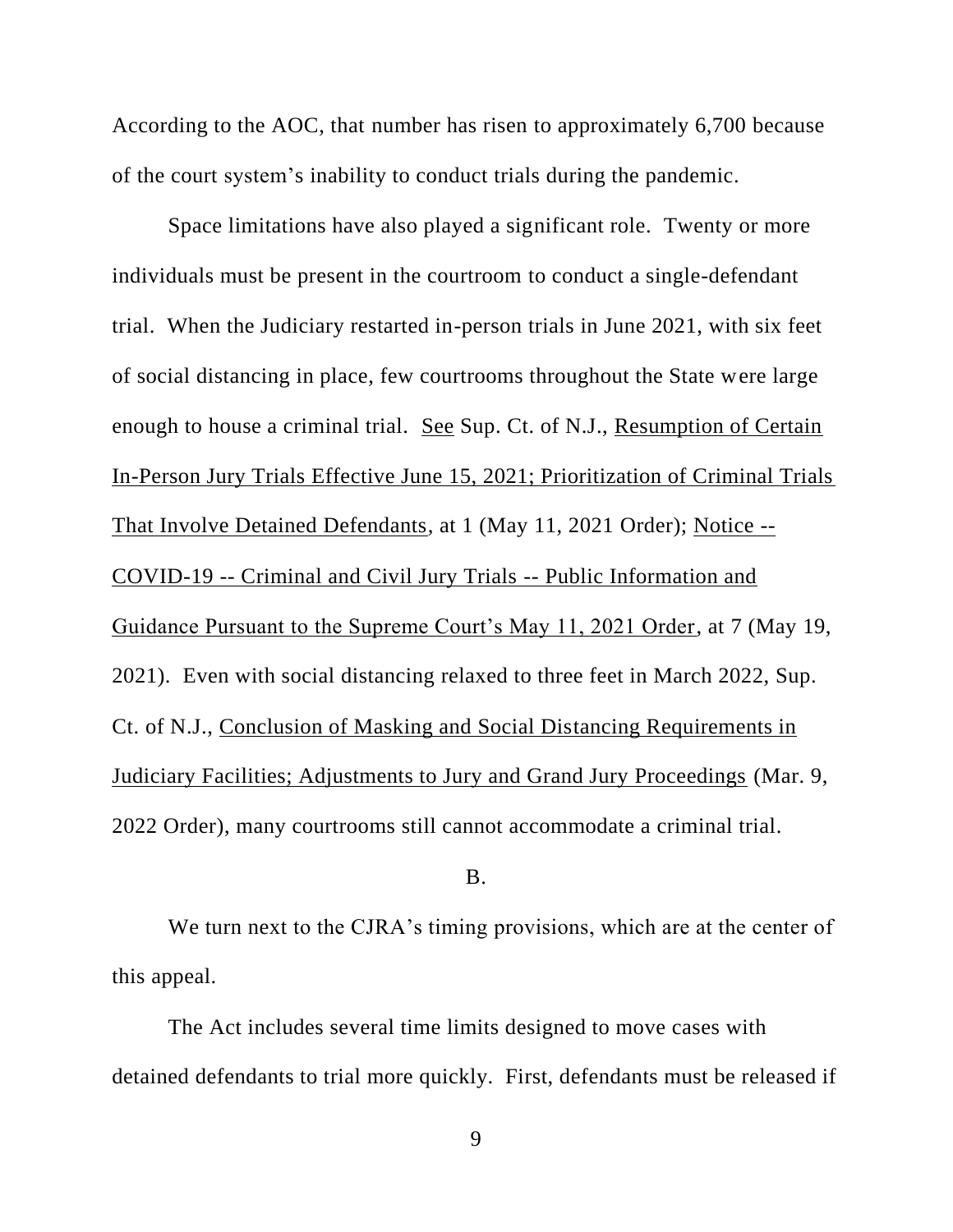they have not been indicted within 90 days of being detained. N.J.S.A.  $2A:162-22(a)(1)(a)$ . The 90-day clock does not count "excludable time for reasonable delays . . . set forth in subsection b" of the statute. Ibid. Subsection b, in turn, lists thirteen categories of excludable time. They include (1) "[t]he time from the filing to the final disposition of a motion made before trial by the prosecutor or the eligible defendant," id. at  $-22(b)(1)(c)$ ; (2) "[t]he time resulting from exceptional circumstances including, but not limited to, a natural disaster," id. at  $-22(b)(1)(f)$ ; and (3) "[t]he time for other periods of delay not specifically enumerated if the court finds good cause for the delay," id. at  $-22(b)(1)(l)$ .

Other bases for excludable time include the time for a competency examination, id. at  $-22(b)(1)(a)$ ; for disposition of an application for pretrial treatment or a supervisory program, id. at  $-22(b)(1)(b)$ ; for a continuance that either the defendant or both parties requested,  $\underline{\text{id}}$  at -22(b)(1)(d); for detention in another jurisdiction, id. at  $-22(b)(1)(e)$ ; for cases designated complex, id. at  $-22(b)(1)(g)$ ; for severance of codefendants, id. at  $-22(b)(1)(h)$ ; for the defendant's failure to appear in court, id. at -22(b)(1)(i); for disqualification or recusal of a judge, id. at  $-22(b)(1)(i)$ ; for defendant's failure to provide discovery, id. at  $-22(b)(1)(k)$ ; and for "[a]ny other time otherwise required by statute, id. at  $-22(b)(1)(m)$ .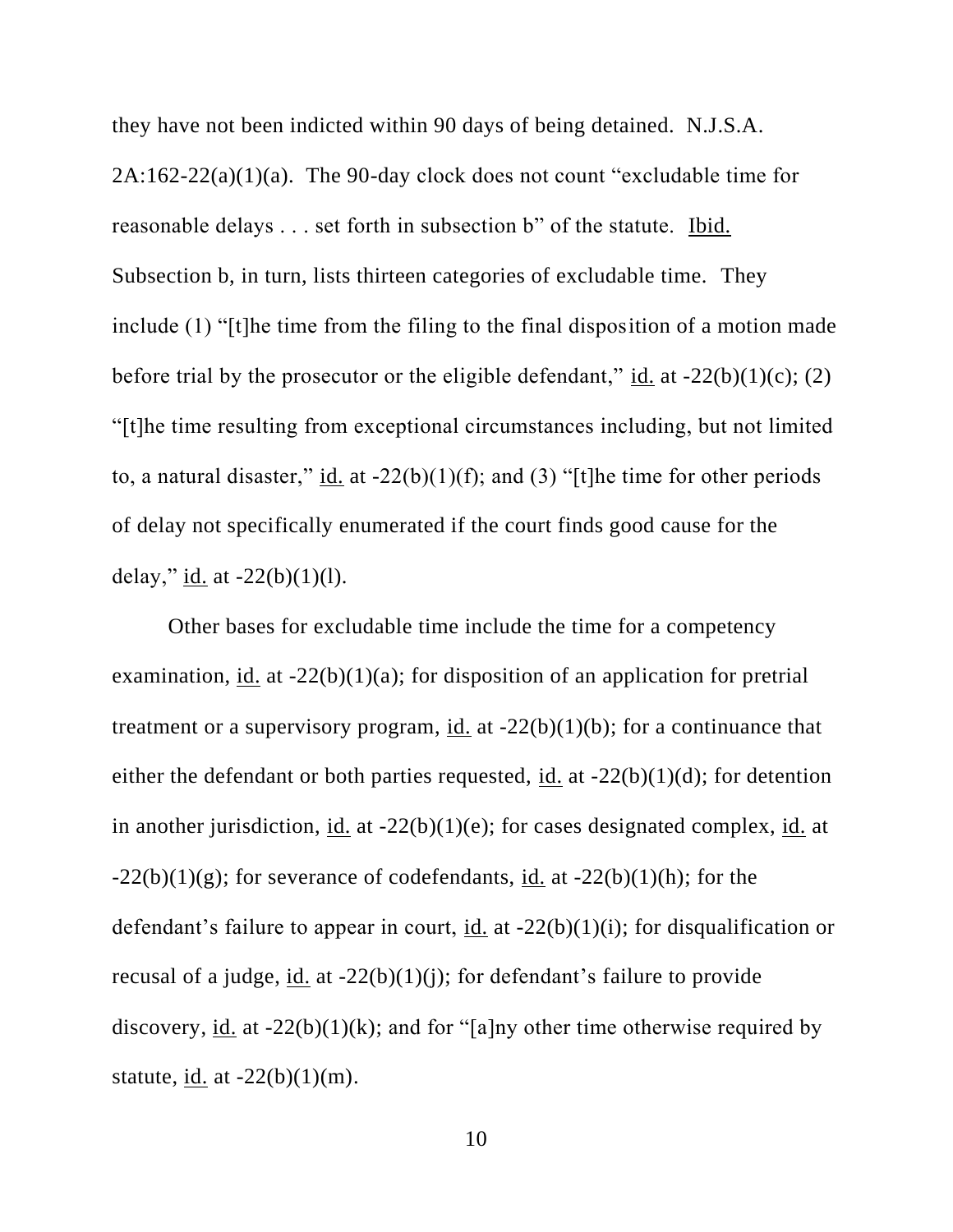The trial judge may extend the 90-day clock by up to 45 days if, on motion of the prosecutor, the court finds that (1) the defendant presents a "substantial and unjustifiable risk" to public safety and no conditions of release "could reasonably address" the risk, and (2) the failure to indict "was not due to unreasonable delay by the prosecutor." Id. at  $-22(a)(1)(a)$ ; R. 3:25- $4(b)(2)$ .

Second, defendants must be released if their trial has not "commence[d]" within 180 days of the return or unsealing of the indictment. N.J.S.A. 2A:162-  $22(a)(2)(a)$ . Under the Act, a trial "commence[s] when the court determines that the parties are present and directs them to proceed to voir dire or to opening argument, or the hearing of any motions that had been reserved for the time of trial." Id. at  $-22(a)(2)(b)(i)$ .

The 180-day clock contains provisions that mirror both exceptions to the 90-day clock. Excludable time for reasonable delays under subsection b is not counted, and the court may extend the time to trial beyond 180 days if it finds a substantial risk to public safety and if the failure to start trial was not because of unreasonable delay by the prosecutor. Id. at  $-22(a)(2)(a)$ . In the latter situation, the court may allocate up to 60 days of additional time. R.  $3:25-4(c)(4)(B)$ .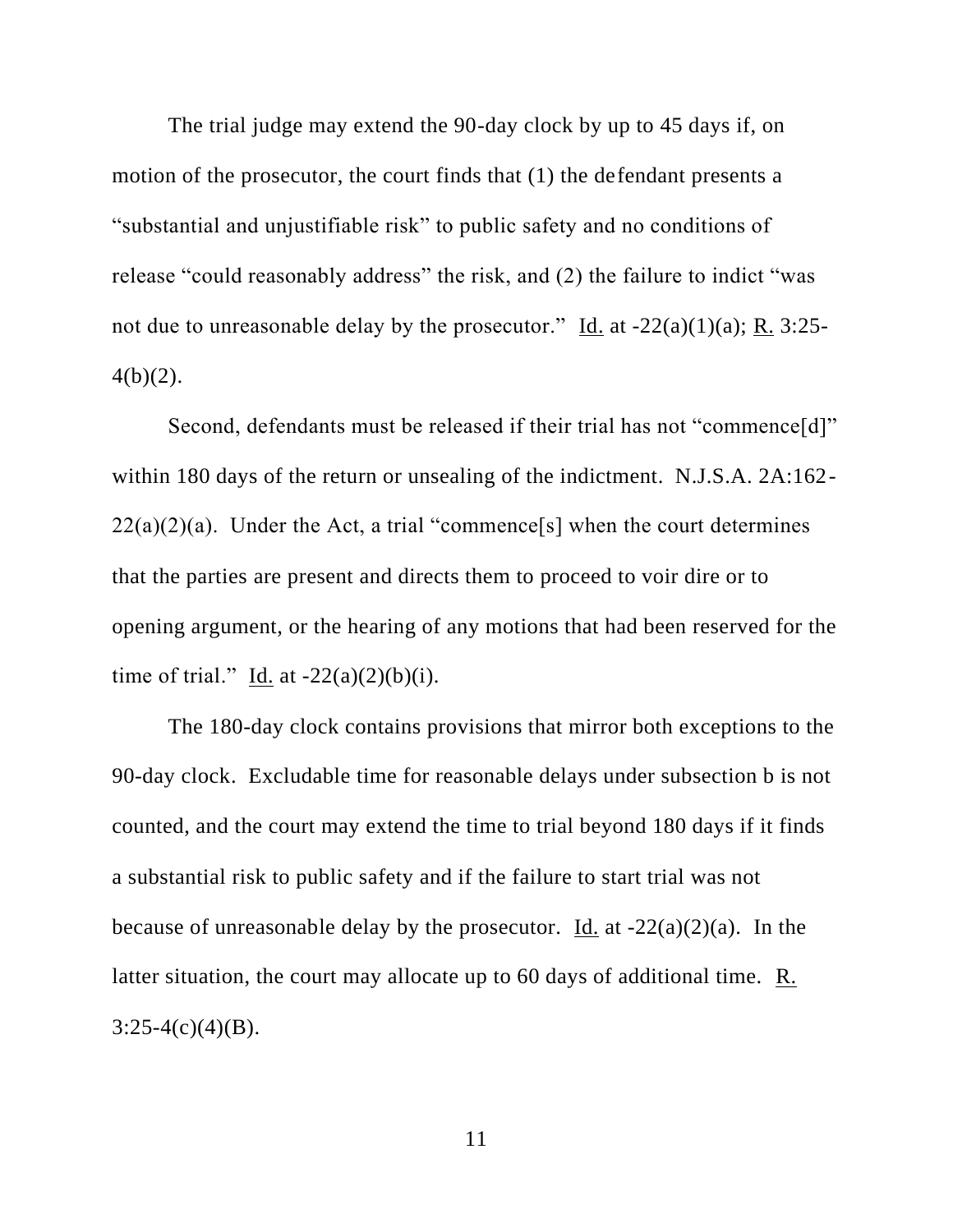Finally, the CJRA contains a two-year cap. Defendants shall be released from jail, after a hearing to consider conditions of release, if "the prosecutor is not ready to proceed" two years after the court ordered the defendant detained. N.J.S.A. 2A:162-22(a)(2)(a) (emphasis added). The Act considers the State ready if the prosecutor is prepared "to proceed to voir dire or to opening argument, or to the hearing of any motions that had been reserved for the time of trial." Ibid. Only "delays attributable to the" defendant can be excluded from the two-year cap. Ibid.

Rule 3:25-4 echoes and complements the Act. It identifies eight of thirteen categories that qualify as excludable time attributable to the defendant. Id. at -4(d)(2). They include motions filed by a defendant, "unless the motion was filed in response to unreasonable actions of the prosecutor," id. at -4(d)(2)(C), and good cause for delay, "but only if the delay resulted from unreasonable acts or omissions of the defendant," id. at  $-4(d)(2)(H)$ .<sup>3</sup>

The Rule sets time limits to resolve certain motions. See, e.g., R. 3:25-  $4(b)(2)$  to  $(4)$ ,  $-4(c)(2)$  to  $(4)$ . It also directs that the provision to exclude time for good cause "shall be narrowly construed." Id. at  $-4(i)(12)$ .

<sup>&</sup>lt;sup>3</sup> Neither the CJRA nor the Rule provides that a natural disaster can extend the two-year cap. See N.J.S.A. 2A:162-22(b)(1)(f); R. 3:25-4(d)(2), -4(i)(6). At the time the law and the rule were drafted in 2014 and 2016, respectively, very few contemplated the enormity of the current pandemic.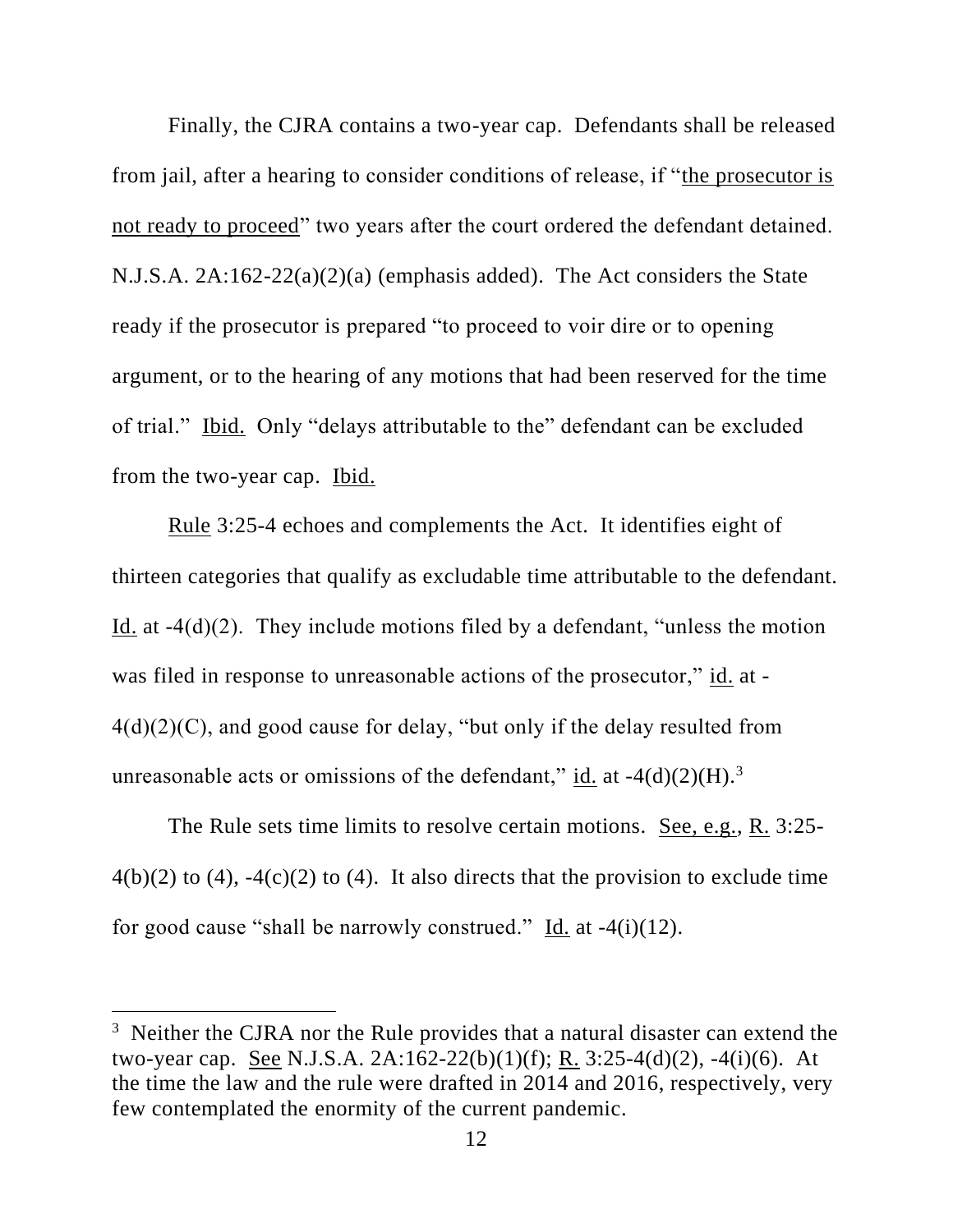Against that backdrop, we return to the procedural history of defendant's case.

A total of seventeen orders were entered in this case; they excluded time under the 180-day clock from March 6, 2020 through April 22, 2022. The first order, which the trial court entered on March 11, 2020, excluded eleven days because defense counsel was not available.

In response to the pandemic, the Supreme Court issued fourteen omnibus orders that applied to all criminal cases. In accordance with general guidance and recommendations from the New Jersey Department of Health and the Centers for Disease Control, the orders restricted in-person proceedings throughout the court system. The orders specifically suspended criminal jury trials.

For purposes of the 180-day clock, the omnibus orders excluded the time to commence trial for a total of 461 days -- from March 12, 2020 through June 15, 2021.<sup>4</sup> The orders relied on two bases: "exceptional circumstances," N.J.S.A. 2A:162-22(b)(1)(f), and "good cause for delay," id. at -22(b)(1)(l).

<sup>&</sup>lt;sup>4</sup> The orders also addressed periods of excludable time for the return of an indictment, which encompassed somewhat different dates. See, e.g., Sup. Ct. of N.J., at 1 (Mar. 19, 2020 Order); Sup. Ct. of N.J., COVID-19 -- Eleventh COVID-19 Omnibus Order, at 3-5 (Mar. 23, 2021 Order).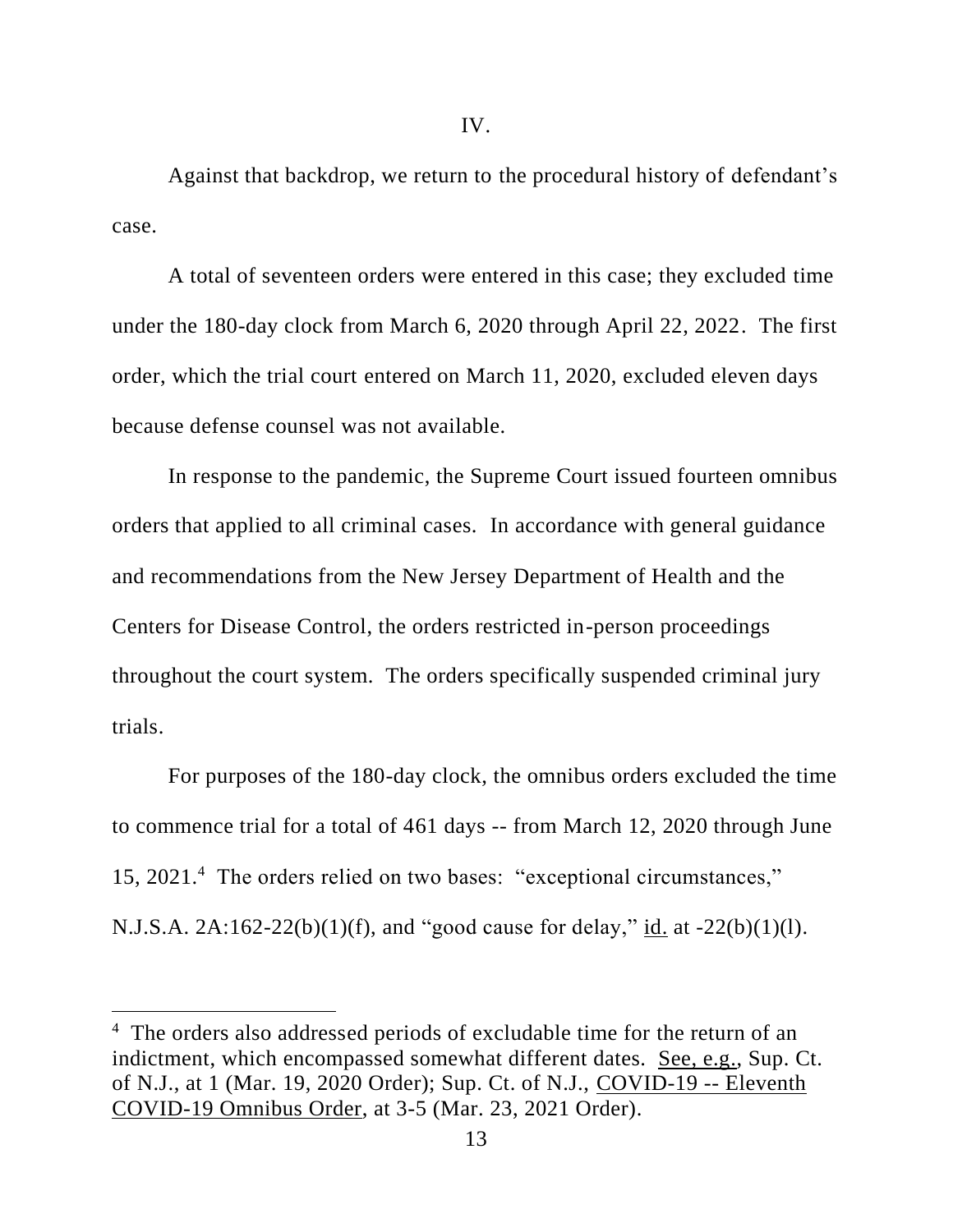As to the first ground, no party disputes that the COVID-19 pandemic qualifies as a "natural disaster" and thus an "exceptional circumstance" under the CJRA. See id. at -22(b)(1)(f); see also In re Request to Release Certain Pretrial Detainees, 245 N.J. 218, 231 (2021) (discussing the Act's excludable time provisions in the context of a challenge related to COVID-19); N.J. Republican State Comm. v. Murphy, 243 N.J. 574, 580-81 (2020) (finding "that COVID-19 is a true disaster" within the meaning of the N.J. Const. art. VIII,  $\S 2$ ,  $\P 3(e)$ ). As to the second basis -- "good cause for delay" -- the orders at different times rested on the statewide suspension of or limited capacity for jury trials.

The trial court conducted several conferences and entered two additional orders that excluded 218 days. At a case management conference on September 17, 2021, the State asked to extend the period of excludable time through November 15, 2021. The State claimed additional time was needed because the vicinage was conducting "only one trial [at a] time," and both counsel had other trial commitments. Defense counsel argued the State should file a formal application to create a better record from which it might appeal.

The court acknowledged the "exceptional, extraordinary circumstances" that existed and the vicinage's inability "to move as many cases as we might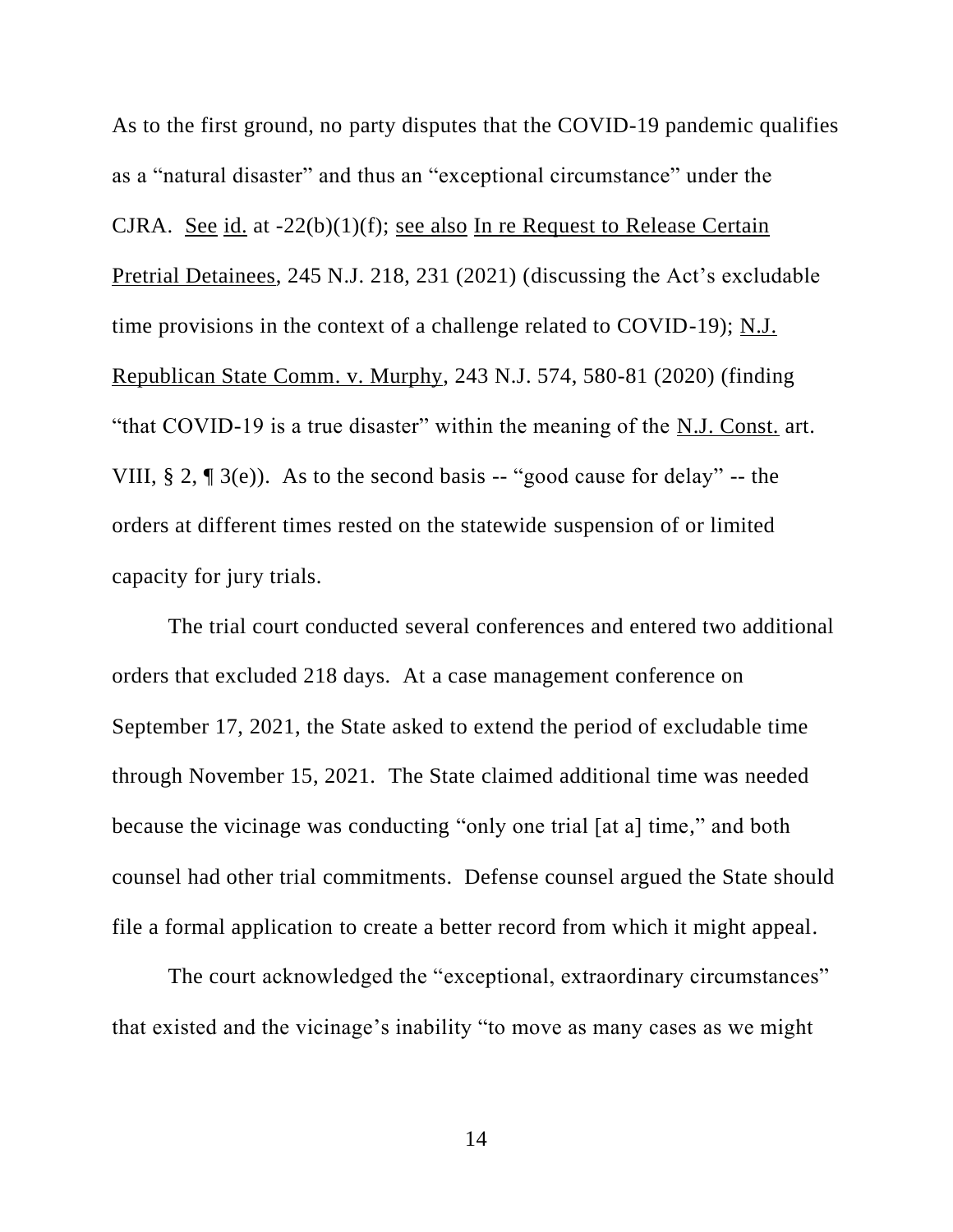have otherwise." The judge noted the vicinage was attempting "to get to the point of trying "up to two cases at a time."

Because of the "unfortunate backlog of detained defendants" and understandable concerns about the length of detention, the court instructed the parties to return in two months to address excludable time and for defendant to consider applying for release then. In the interim, the court asked the State to file an application for excludable time. The court also noted that defendant's trial date was then set for January 25, 2022.

The State did not file a motion. On October 21, 2021, it sought and obtained a superseding indictment from a Burlington County grand jury. The indictment added three new charges against Mackroy-Davis -- two counts of second-degree aggravated assault, N.J.S.A. 2C:12-1(b)(1), and one count of conspiracy to commit aggravated assault, N.J.S.A. 2C:5-2(a)(1).

The charges stemmed from information the State learned from a codefendant in May 2020. The County Prosecutor, though, elected not to "present murder and other sensitive first-degree cases" to a virtual grand jury and waited to submit the charges to a grand jury in person. In-person grand jury proceedings were able to resume on June 15, 2021. Sup. Ct. of N.J., at 2 (May 11, 2021 Order).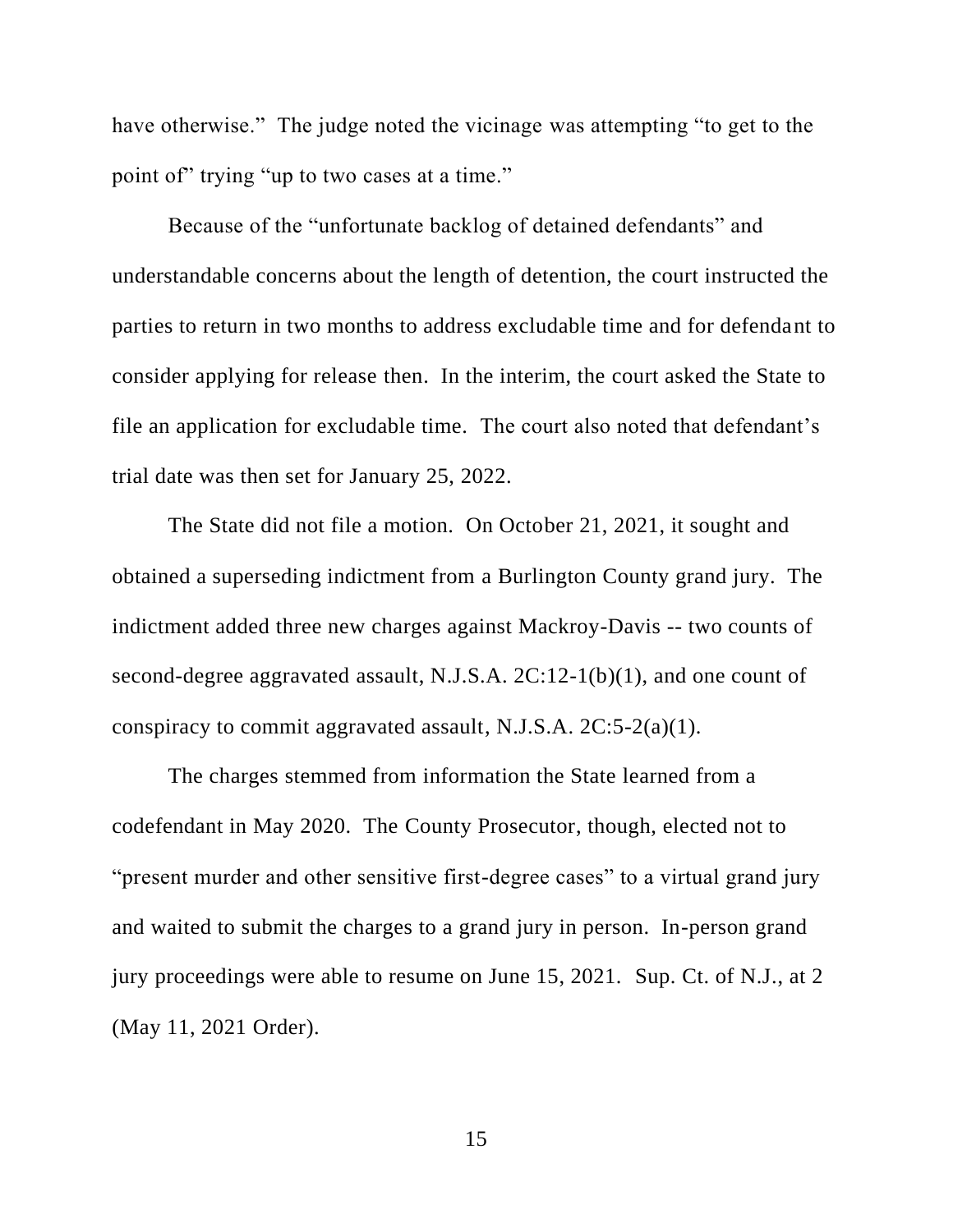The parties returned to court to arraign Mackroy-Davis on the superseding indictment on November 15, 2021. We discuss the balance of the hearing in greater detail later but note a few points here. Over defendant's objection, the court ordered excludable time "due to extenuating circumstances" -- the court's "inability, essentially, to move cases more than one at a time," the "backlog of defendants" since the start of the pandemic, and courtroom unavailability.

The following day, the court entered two orders for excludable time which stated, "The court has determined that there are exceptional circumstances due to courtroom unavailability and on account of good cause for the delay, for a public health emergency -- Covid-19." (citing N.J.S.A.  $2A:162-22(b)(1)(f)$ . The first order excluded the period from September 17 through November 14, 2021 -- a total of 59 days; the second order excluded the period from November 15, 2021 through April 22, 2022 -- 159 days. The court also set a trial date of April 22, 2022.<sup>5</sup>

<sup>&</sup>lt;sup>5</sup> Defendant's trial did not start on that date. At oral argument before this Court on April 26, 2022, defense counsel explained that she was on trial elsewhere and had recently filed a motion to sever. Those delays are attributable to defendant and do not count toward the two-year cap. N.J.S.A.  $2A:162-22(a)(2)(a)$ .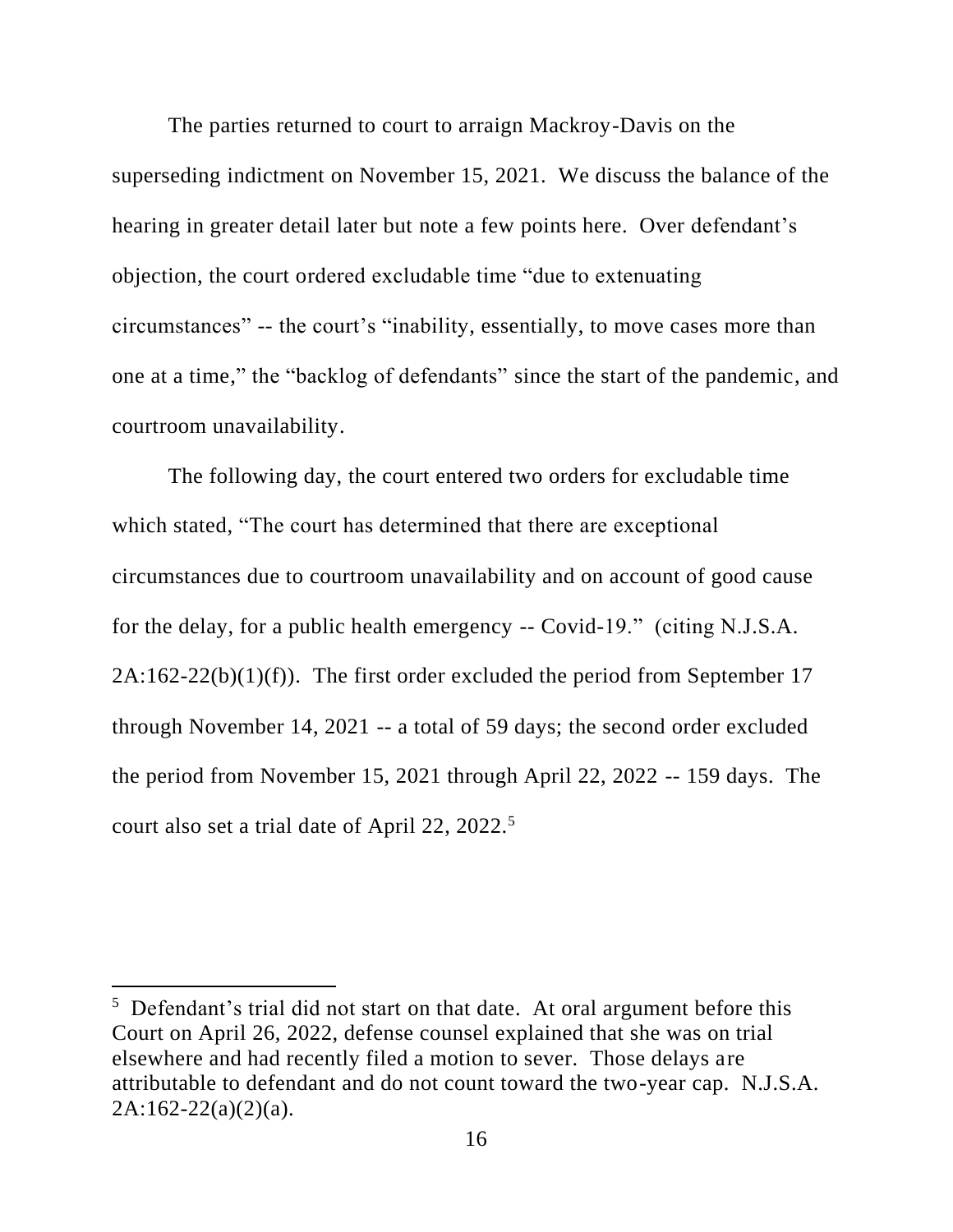At another status conference on January 3, 2022, the court discussed the parties' readiness to proceed to trial. As detailed further below, the State declared it was "trial ready."

Defendant sought to appeal the trial court's orders. He filed an application for permission to file an emergent motion on November 16, 2021, which the Appellate Division denied the following day. It noted defendant could file a motion in the ordinary course, which would be expedited. He then filed a motion for leave to appeal on December 6, 2021, which the Appellate Division denied on December 21, 2021.

We granted defendant's motion for leave to appeal on February 8, 2022. 250 N.J. 107 (2022). We also granted leave to appear as amicus curiae to the Attorney General, the County Prosecutor's Association of New Jersey (CPA), the Association of Criminal Defense Lawyers of New Jersey (ACDL), and the Public Defender and American Civil Liberties Union of New Jersey (ACLU), who submitted a joint brief.

## V.

Defendant contends that trial courts are granting "excessive and unwarranted" amounts of excludable time "in the wake of the COVID-19 pandemic," contrary to the language, purpose, and intent of the CJRA. He argues that the trial court here abused its discretion when it ordered 218 days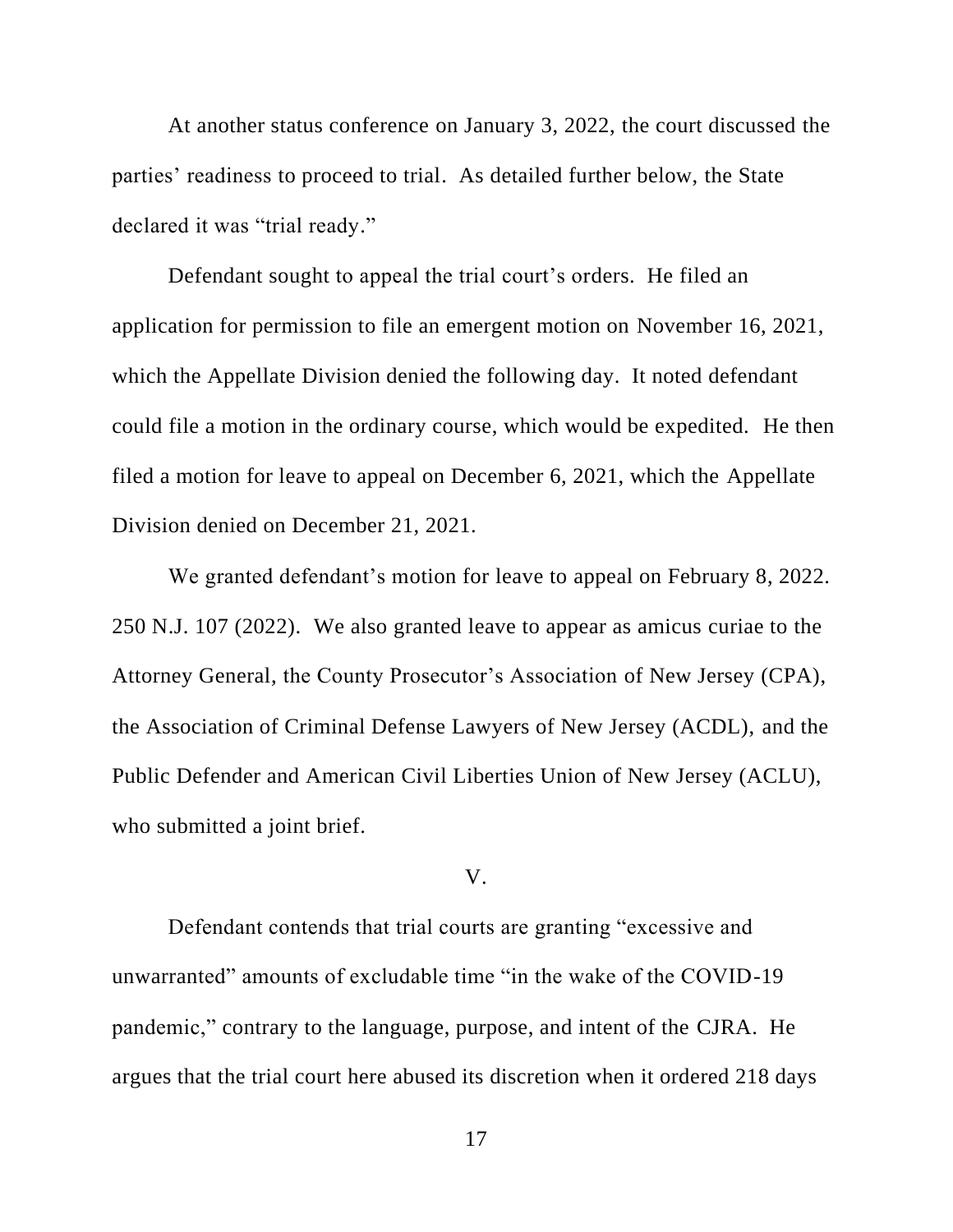of excludable time on its own. Defendant claims the court excluded time because of the superseding indictment but conducted no analysis and made no findings to support its ruling. He therefore seeks immediate release from detention.

Defendant maintains that trial courts must strictly and narrowly construe excludable time exceptions, and must not permit indefinite detention beyond the two-year cap. He submits that prosecutors should be required to make a greater showing of readiness to extend the cap by demonstrating that discovery and pretrial motions are complete and that witnesses are available. He also argues that a defendant's appeal of an order of excludable time should not result in more excludable time.

The Public Defender and ACLU echo the concerns defendant has raised. They submit that trial courts "routinely grant excludable time in violation of the CJRA, gutting the time limits of the statute," and that Mackroy-Davis's case exemplifies that problem.

The ACDL contends that trial courts may not grant excludable time sua sponte under the CJRA. To do so, they argue, deprives defendants of a meaningful opportunity to object and violates their due process rights.

The State argues that defendant's and amici's broad-based arguments about excludable time ignore "the highly unfortunate but unavoidable issues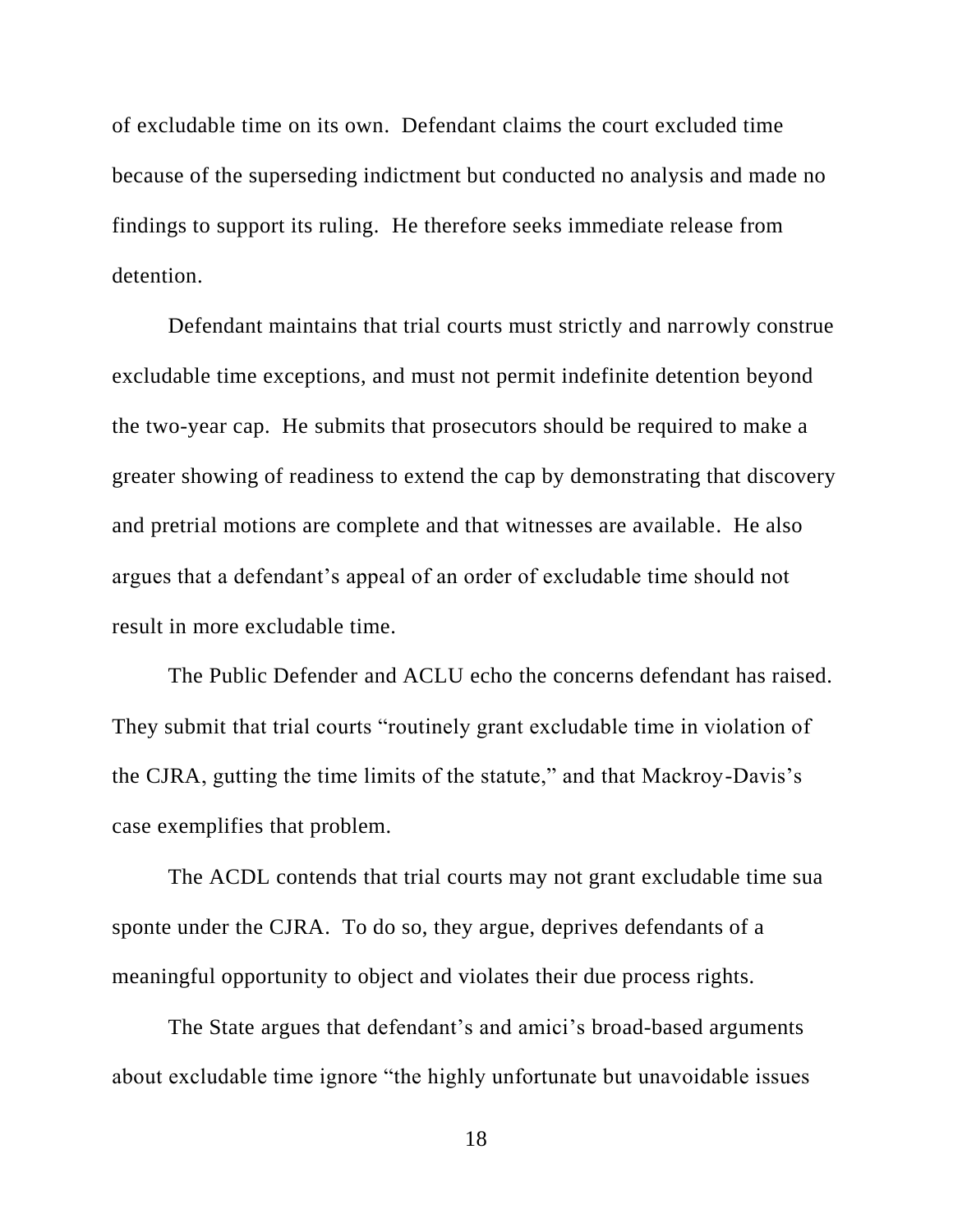created by the COVID-19 pandemic." The State maintains the trial court entered orders of excludable time in response to the extraordinary circumstances the pandemic produced. In particular, the State argues the trial court appropriately based its orders on "exceptional circumstances" and "good cause" within the meaning of the Act -- that is, on courtroom unavailability prompted by COVID-19, and not on the return of a superseding indictment. The State also emphasizes that it stated on the record it was ready to proceed to trial at the two-year mark, as the CJRA requires. In addition, the State maintains that motions for leave to appeal trigger excludable time under the language of the Act.

The Attorney General similarly argues that the trial court properly adjusted the 180-day clock because of exceptional circumstances and good cause; that the two-year clock ends when the prosecution states its readiness for trial; that no enhanced showing of readiness is required; and that a defendant's interlocutory appeal triggers excludable time under the text of the CJRA.

The CPA likewise supports the State's position. It urges the Court to find that "delays of criminal trials were rendered necessary by concerns for the spread of the novel coronavirus," and that "[d]elays engendered by the pandemic are properly considered to be excludable time" under the CJRA.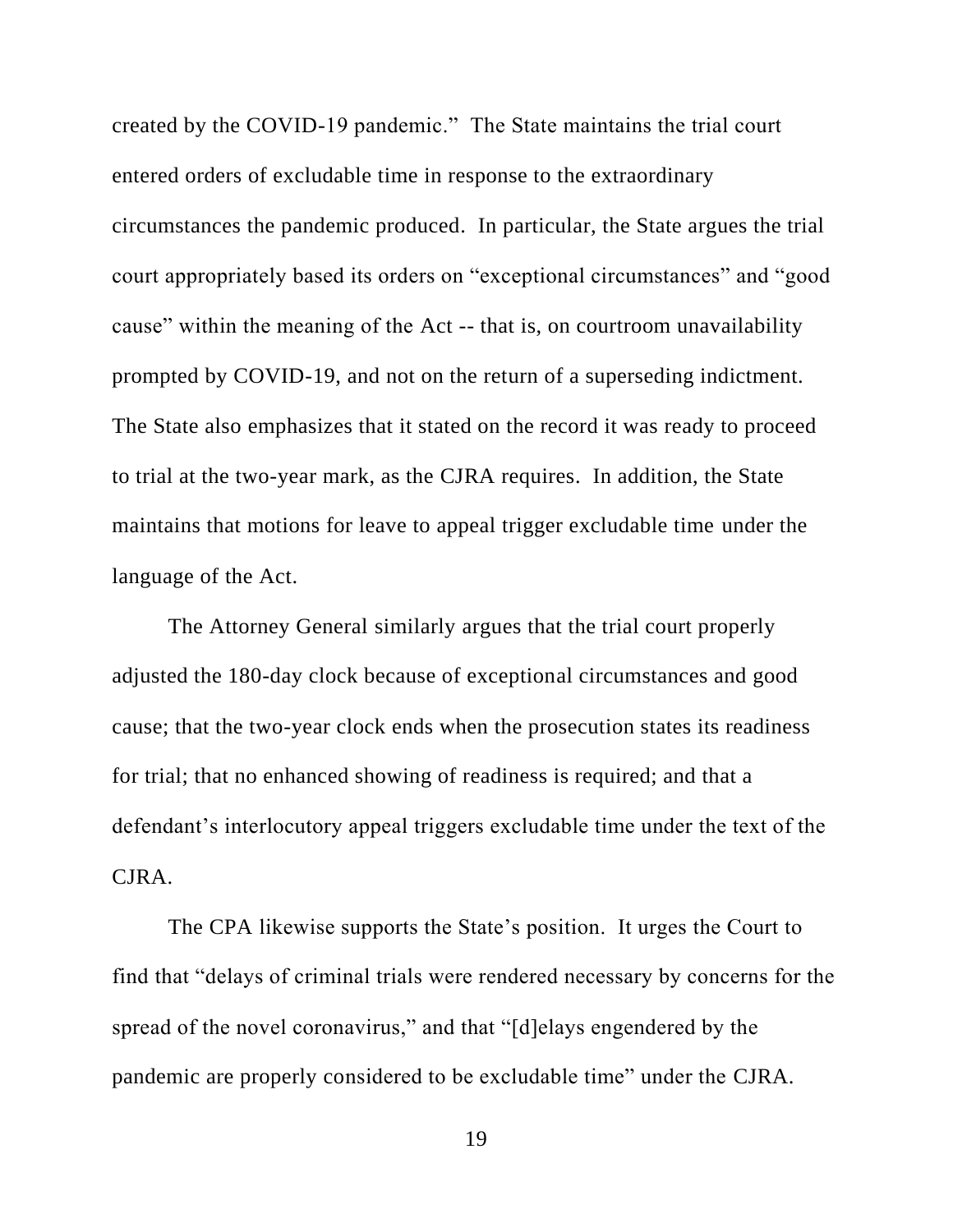The CPA also submits that prosecutors satisfy their obligation relating to the two-year cap with a good faith declaration that the State is ready for trial.

# VI.

The pivotal issue in this appeal is whether defendant's statutory right to a speedy trial has been violated. We therefore begin our analysis there.

## A.

To repeat, if a defendant is detained beyond the statute's two-year cap, not counting delays attributable to the defendant, that defendant is entitled to be released pending trial if the prosecutor is not ready to proceed. N.J.S.A.  $2A:162-22(a)(2)(a)$ . Because the State declared it was ready to proceed to trial at the relevant time, we do not find a violation under the Act.

Both parties agree that January 3, 2022, marked the end of the two-year cap. At a brief conference that day, the trial court confirmed that defendant's trial was set to start on April 22, 2022.

During the conference, the State twice stated it was ready to proceed. The first time, the court asked, "Is the State ready? The 22nd, that's of April." The State responded, "The April date, yes, the State's trial ready." Shortly after, the court posed the question more generally: "The State's ready to proceed?" The prosecutor answered, "Yes, your Honor."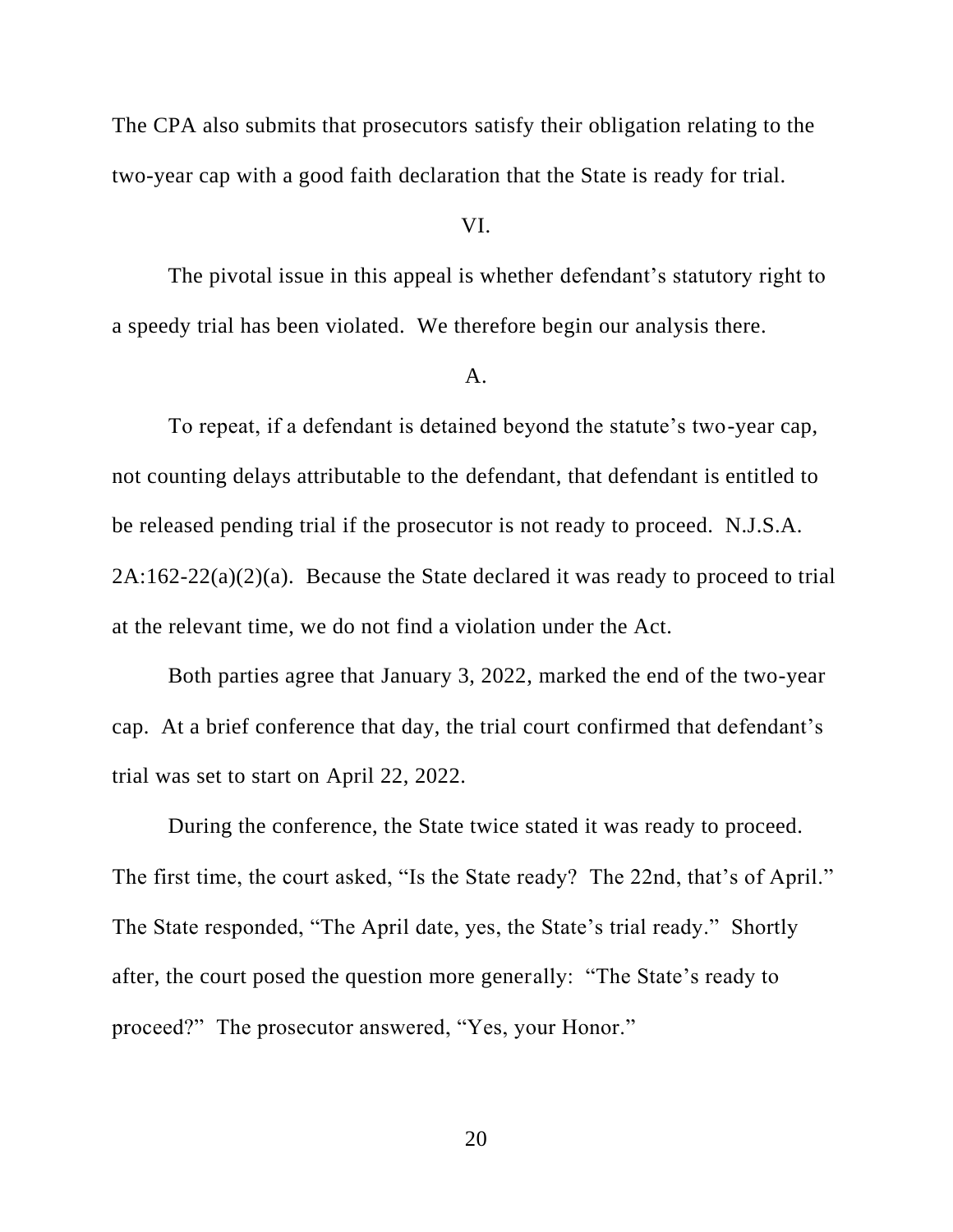The hearing ended immediately afterward. Defense counsel did not ask the State to clarify whether it was ready to proceed to trial on the day of the conference -- the actual date of the two-year cap. And the trial court asked no further questions.

We encourage trial judges to create a clearer record -- consistent with the following guidance -- for the benefit of the parties and to facilitate appellate review. A fair reading of the transcript in this case, however, does not suggest the State declared it would not be prepared until April 22, 2022. Because the State represented it was ready to proceed at the relevant time, we find no statutory violation of the two-year cap.

# B.

We add the following relating to the prosecution's statement of readiness under N.J.S.A. 2A:162-22(a)(2)(a).

First, trial courts should clarify before the date of the two-year cap whether the State will be ready then. Relying on the Court's supervisory authority, <u>N.J. Const.</u> art. VI,  $\S 2$ ,  $\P 3$ , we direct trial courts to schedule a hearing approximately 30 days before the two-year cap expires. At the hearing, the court should ask the State if it will be ready to proceed on the twoyear cap date.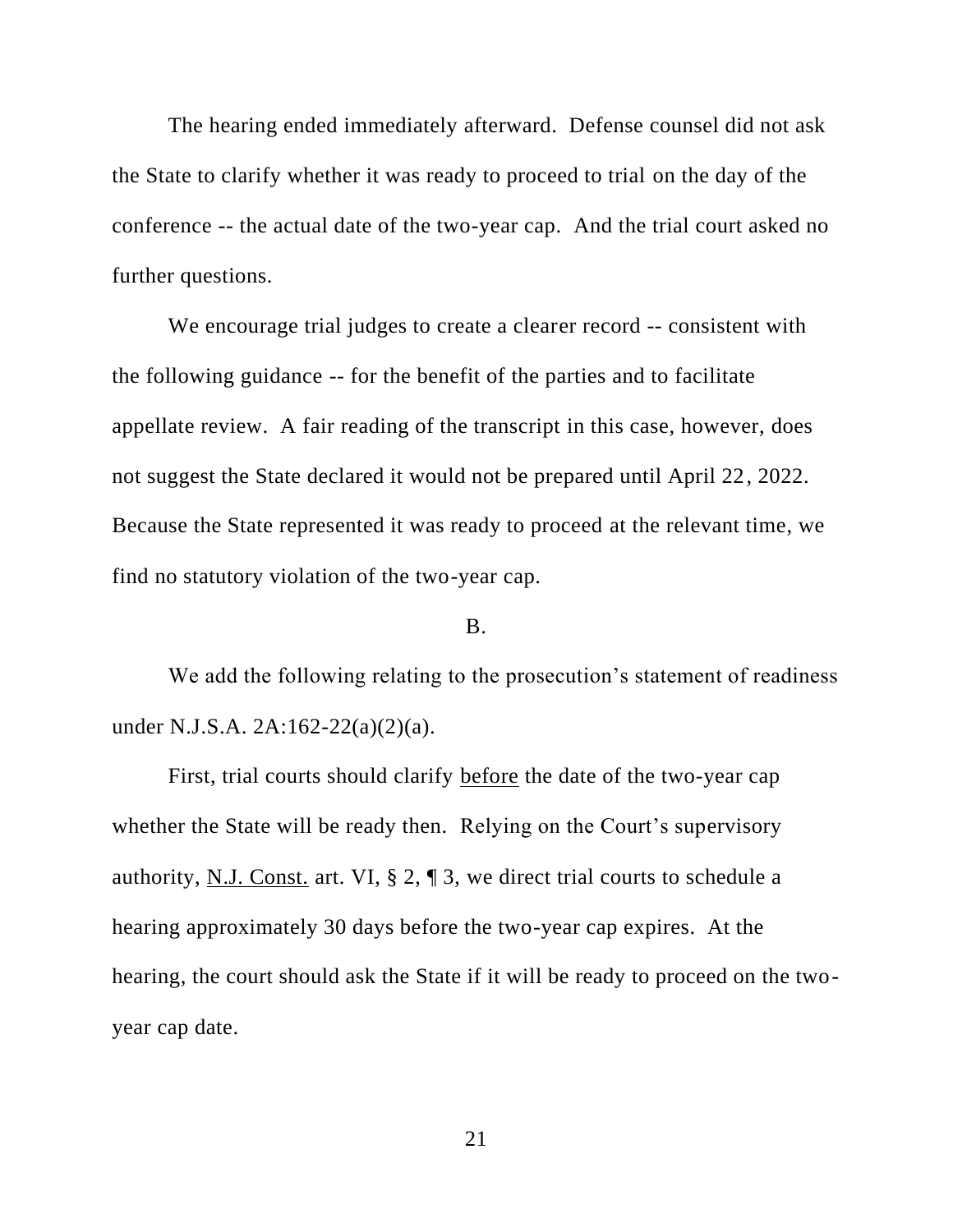Second, a statement of readiness has significant consequences. It can deprive a defendant of liberty beyond the two-year mark, at a time the individual is presumed innocent. To sustain such an outcome, a prosecutor's brief comment on the record must convey a great deal: that discovery is complete at the time the representation is made;<sup>6</sup> that no substantive motions remain to be filed; that the indictment is in final form and no superseding indictment is contemplated, based on information known to the State or that should have been known through the exercise of reasonable diligence; and that the State's witnesses are generally available.

Going forward, a prosecutor's statement of readiness will be understood to encompass each of those elements. The prosecutor's statement must be made in open court or in writing. R. 3:25-4(d)(3). Trial courts can rely on good faith representations from the State and need not inquire about each of the above points. In their discretion, judges can also "require appropriate assurances to support a prosecutor's statement of readiness." State v. D.F.W., 468 N.J. Super. 422, 443 (App. Div. 2021). In addition, if a trial date is

<sup>&</sup>lt;sup>6</sup> We recognize the State has "a continuing duty to provide discovery" and may develop and disclose additional discovery after stating it is ready to proceed. R. 3:13-3(f); State in Int. of N.H., 226 N.J. 242, 257 (2016) (noting "the State's continuing discovery obligation" under Rule  $3:13-3(f)$ ). Such disclosures do not conflict with a statement of readiness.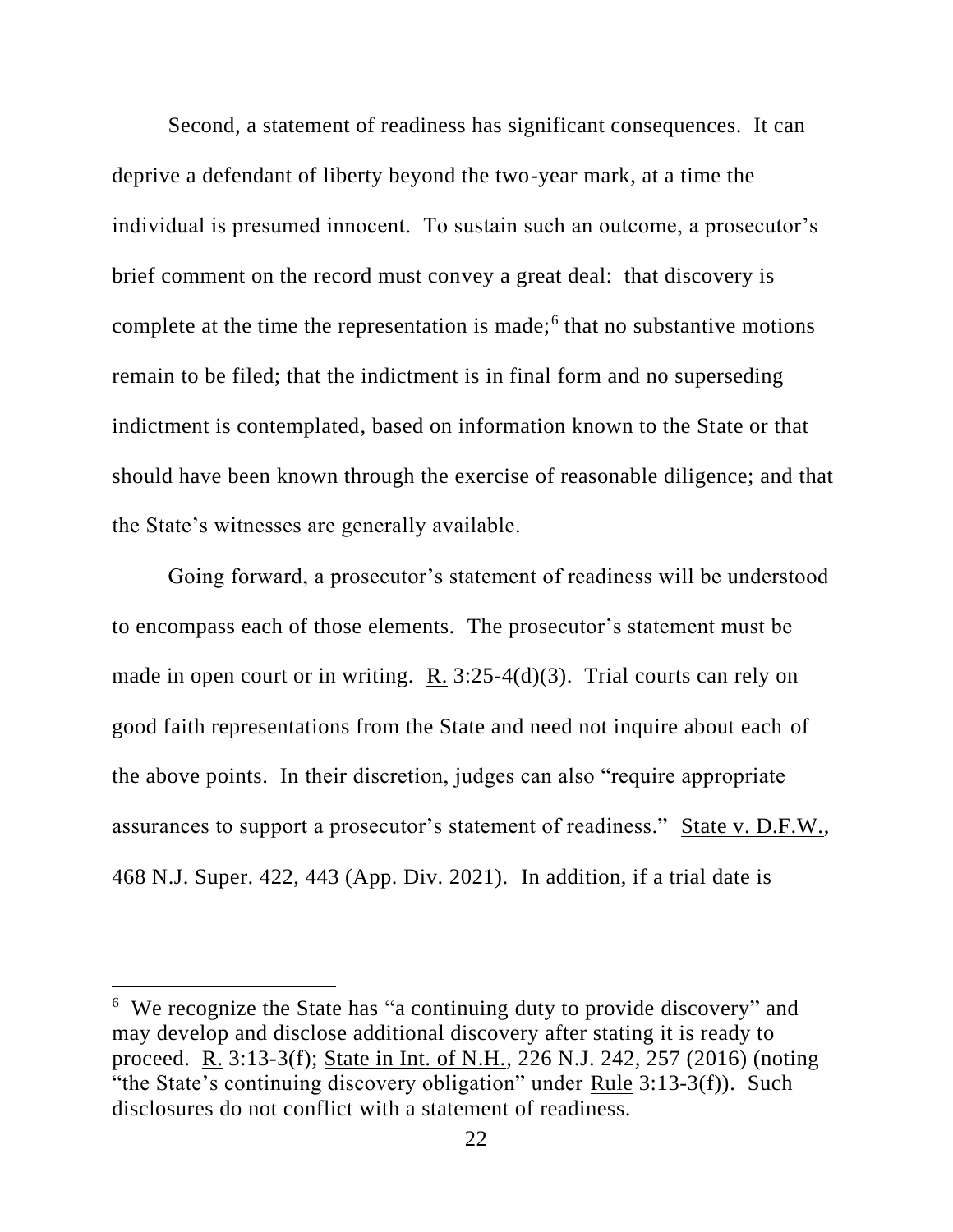postponed after the statement of readiness, the trial court can revisit the issue and ask the State to declare once again whether it is ready to proceed. Ibid.

#### $C_{\cdot}$

The prosecutor's statement of readiness does not end all concerns about a defendant's continued detention. The overall structure of the CJRA, and section 26 in particular, make clear the Legislature was concerned about lengthy pretrial delays for detained defendants. Yet a statement of readiness can effectively extend the two-year cap, and a defendant's pretrial detention, if the court is not able to proceed. <u>See id.</u> at 427.

As noted earlier, the law does not specifically address what should happen if the parties are ready to proceed but there are not enough courtrooms or judges to start the trial. Indeed, the plain language of the statute "conditions relief on a prosecutor's lack of readiness to proceed (and not the availability of the court to try the case)."  $\underline{Id}$  at 441. In this appeal, the trial court explained in November 2021 that, on account of the pandemic, it was unable "to move cases more than one at a time" because of the backlog of cases and the unavailability of courtrooms. The court then set a trial date five months into the future.

Because the statute contemplates that trials of detained defendants should begin as soon as practicable, we further rely on our supervisory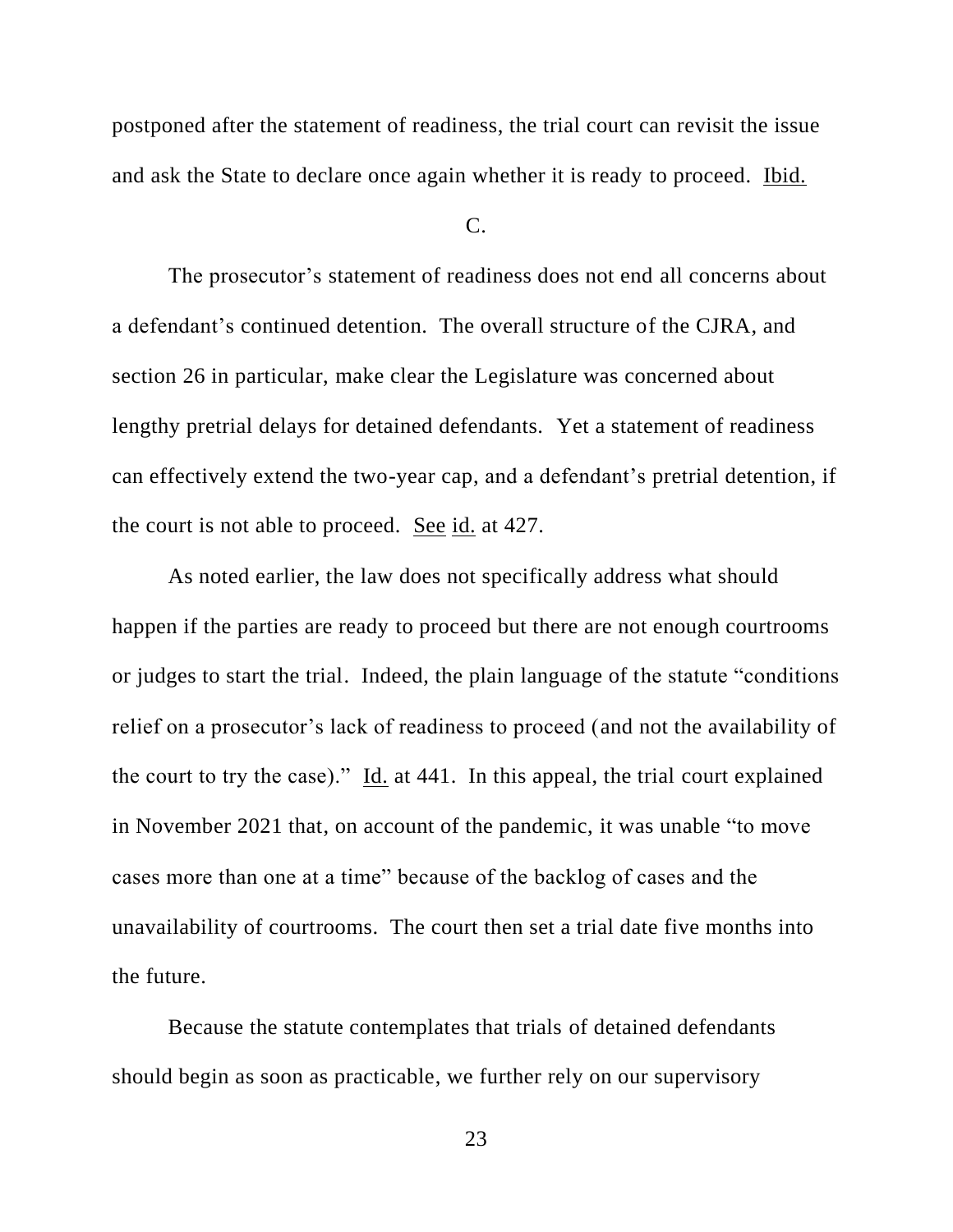authority to impose the following measures when the parties announce they are ready to proceed on the two-year cap date but no courtroom or judge will be available at that time.

First, we recognize there are not enough available courtrooms today to address the substantial number of pending criminal cases because of COVID-19 and its continuing effects on the justice system. It is also unlikely that a single trial judge will have a full understanding of the overall situation in a vicinage.

Therefore, if the State announces at the hearing described in the previous section that it is ready to proceed on the two-year cap date, and the defendant is also prepared but no courtroom or judge will be available for reasons related to the pandemic, the trial court must consult with a supervisory judge. In each vicinage, either the Assignment Judge or Criminal Presiding Judge should serve as the point person to coordinate trial dates from a vicinage-wide perspective and help schedule individual trials as soon as practicable. In scheduling trial dates, the supervisory judge and trial judges should take into account the age of a case, the seriousness of the charge, and the availability of counsel, among other relevant considerations. To be clear, cases with detained defendants are to receive priority.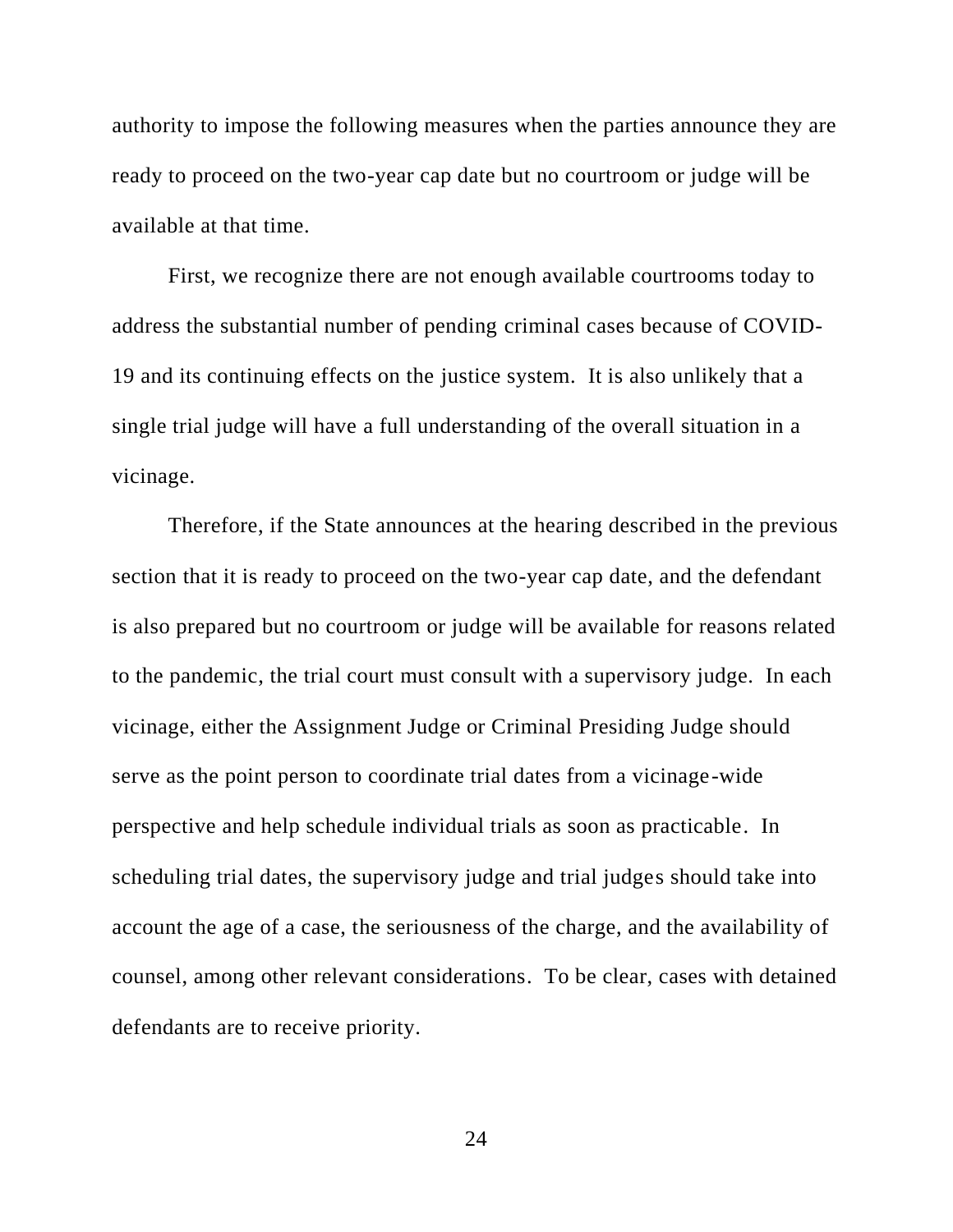Second, if the parties are ready but the trial cannot start before the twoyear cap expires, trial judges should schedule conferences at monthly intervals rather than delay a trial for multiple months at a time. They should consult with the supervisory judge about courtroom availability before those periodic conferences and make an appropriate record about the need for any further delays at the hearing. As noted earlier, trial judges may but are not required to inquire again about the State's readiness at later conferences. See id. at 443.

To be clear, this appeal addresses the need for additional time to commence trial because of the COVID-19 pandemic, not more generalized arguments about routine scheduling matters unrelated to a public health crisis. In addition, the above requirements -- to consult with a supervisory judge and schedule monthly conferences -- may be relaxed as the public health situation continues to evolve. But coordination within each vicinage will still be needed for a period of time even when three feet of social distancing is no longer necessary for jury trials. The backlog the pandemic created over the course of two years cannot be resolved in a matter of months.

Third, we ask assistant prosecutors and public defenders to notify their respective supervisors when a trial date is fixed to ensure that counsel will be present and the trial will commence as planned. We identify the Public Defender's Office because it is responsible for the defense in a large majority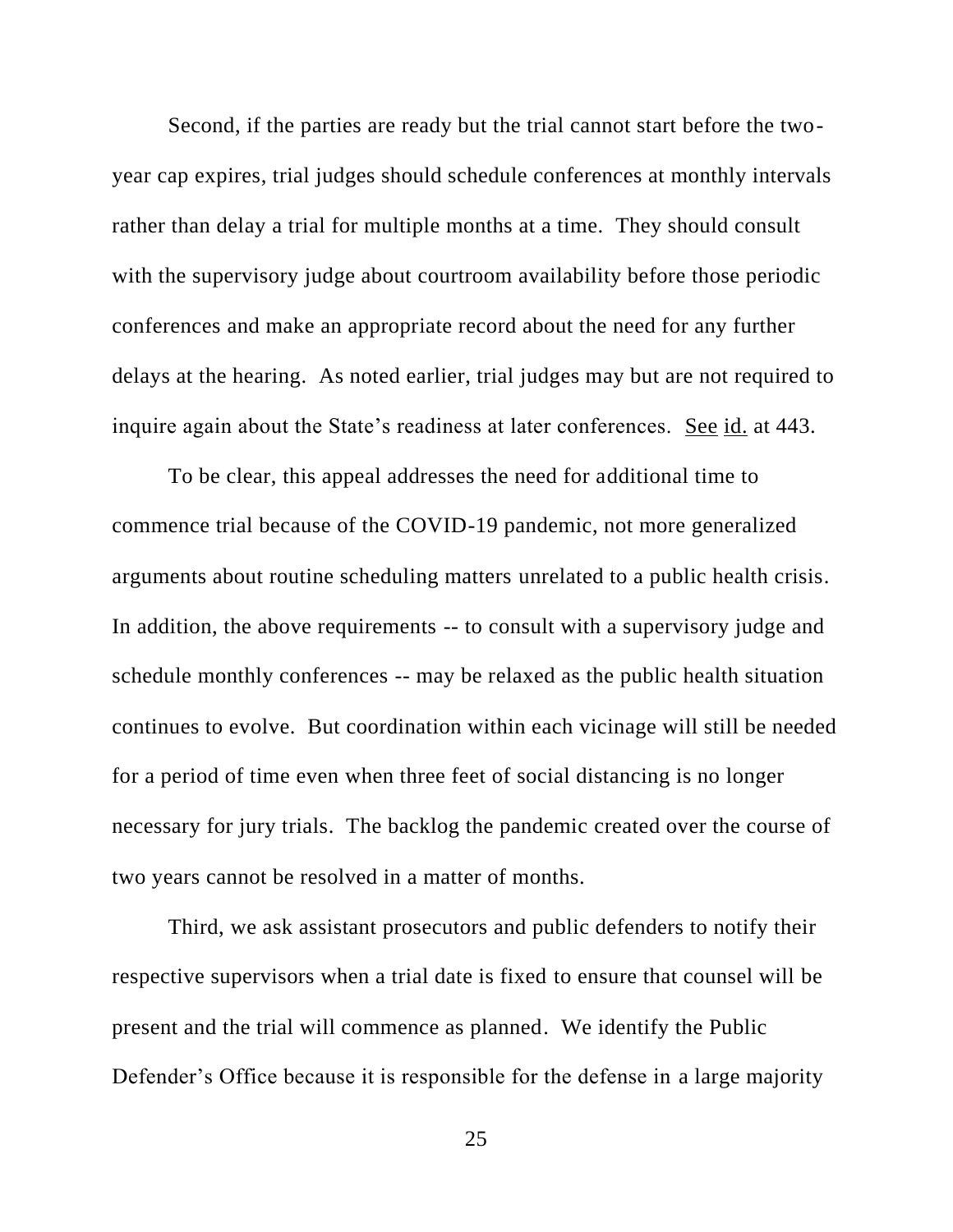of criminal cases. The pending situation will depend on the cooperation of the private bar as well.

Trial judges and lawyers alike know that realistic trial dates help resolve cases. Knowing that a trial will begin soon causes parties to reexamine the strengths and weaknesses of their case and consider alternatives to trial. To effectively address the existing backlog, it is essential that trial teams be given more realistic trial dates -- and that they be able to proceed to trial on those dates. Once again, that will require coordination across the criminal justice system.

Finally, when a trial cannot start at the two-year cap, a detained defendant's liberty is at stake. As a result, if judicial vacancies remain at high levels, it may be necessary to reassign judges from their responsibilities elsewhere in the court system to try criminal cases. See N.J. Const. art. VI,  $\S$  7, ¶ 2.

#### VII.

The proceedings in this case raise a number of other issues. Although we find no statutory speedy trial violation, we address several points to offer additional guidance.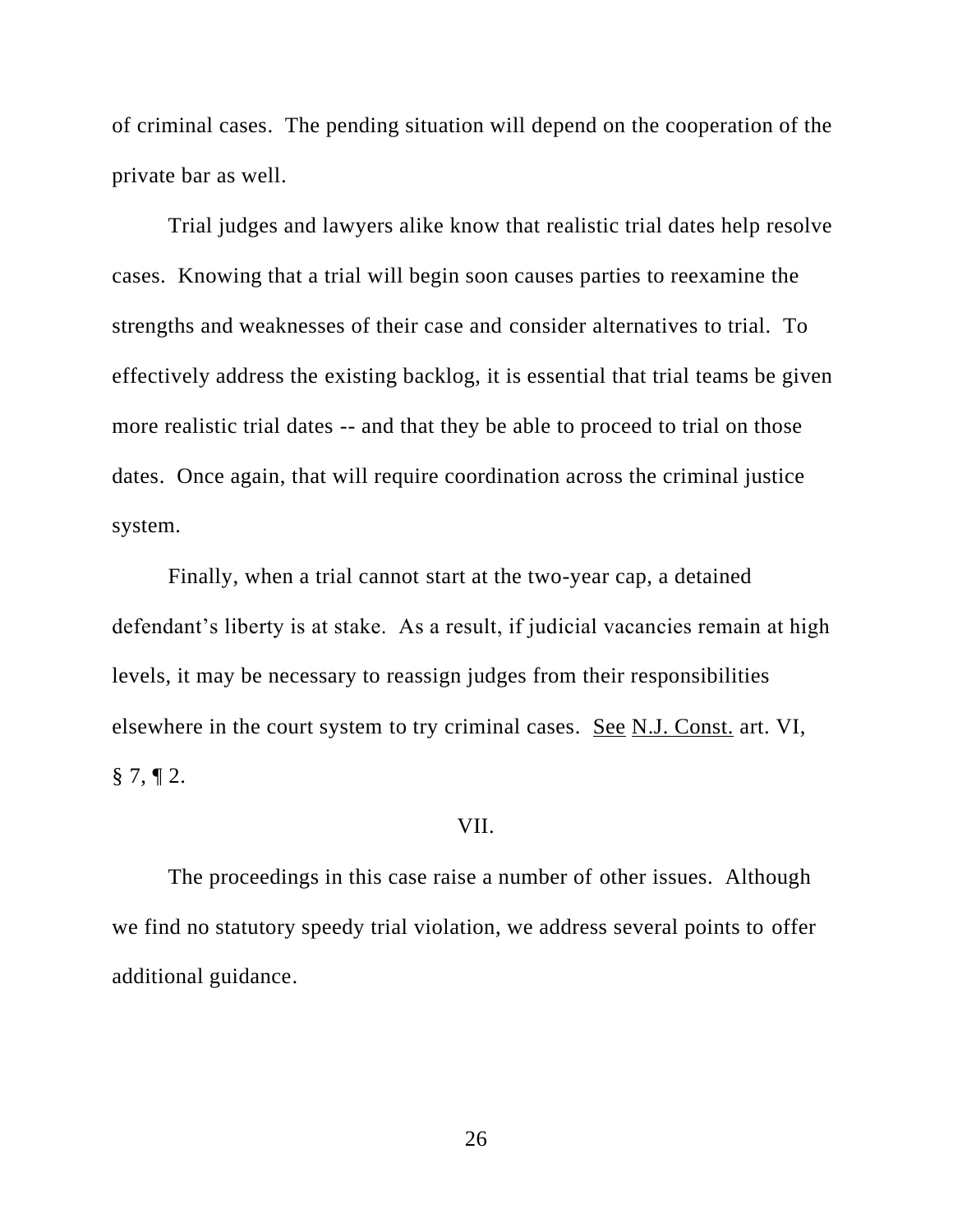A.

*Sua sponte orders.* Defendant argues that the trial court had no authority under the CJRA to issue sua sponte orders that excluded time from the speedy trial clock. Nothing in the statute or the court rules, however, bars judges from issuing orders about the speedy trial clock on their own accord.

This Court, for example, entered fourteen orders that excluded time from the 180-day clock because of COVID-19 and its consequences. As noted earlier, the orders were based on "exceptional circumstances," which expressly encompass "natural disaster[s]," see N.J.S.A. 2A:162-22(b)(1)(f), and "good cause for the delay," in light of the suspension of and limited capacity for jury trials statewide, see id. at  $-22(b)(1)(l)$ . Defendant does not challenge the validity of those orders, which the Court entered on its own.

The statute logically empowers trial courts to act on their own in certain instances. To be sure, a few provisions condition excludable time on a party making an application. <u>See, e.g., id.</u> at  $-22(b)(1)(c)$  (the filing of pretrial motions); id. at  $-22(b)(1)(d)$  (a request for a continuance); id. at  $-22(b)(1)(g)$  (a request to designate a case as a complex matter). But other sections of the law do not depend on a party's motion or request. See, e.g., id. at  $-22(b)(1)(a)$ (competency examination and hearing); id. at  $-22(b)(1)(e)$  (detention in another jurisdiction); id. at  $-22(b)(1)(h)$  (severance of codefendants that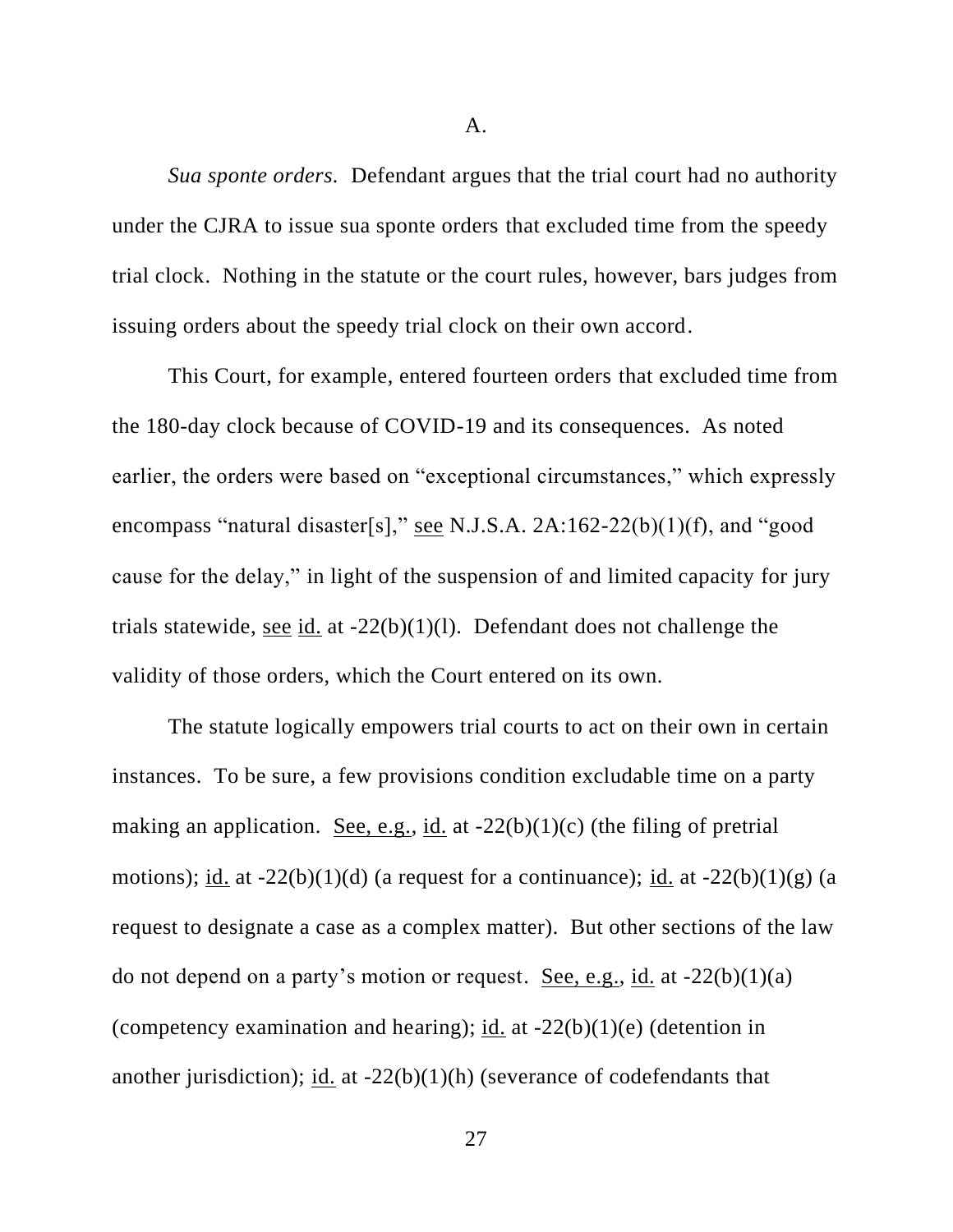permits only one trial to commence); id. at -22(b)(1)(i) (failure to appear); id. at  $-22(b)(i)(j)$  (disqualification or recusal of a judge); id. at  $-22(b)(1)(k)$ (failure to provide discovery). Exceptional circumstances and good cause - the bases the trial court relied on here -- fall in the latter category. See id. at  $-22(b)(1)(f) \& (1).$ 

The question is not who initiates an order of excludable time; it is whether the order rests on appropriate grounds. Before an order is entered, the parties should ordinarily have an opportunity to address the merits of the issue. In this case, the trial court afforded both sides that opportunity. <sup>7</sup>

# B.

*Superseding indictments*. As noted earlier, at the November 15, 2021 conference, the trial court relied on courtroom unavailability and the pandemic to exclude time from the 180-day clock. At the hearing, the parties also discussed the superseding indictment returned on October 21, 2021 -- twenty months after the original indictment.

<sup>&</sup>lt;sup>7</sup> The ACDL, as amicus, claims the trial court's sua sponte exclusion of time violated defendant's due process rights by denying him notice and an opportunity to be heard -- an argument defendant has not made. The Court ordinarily declines to consider arguments raised only by amici. State v. J.L.G., 234 N.J. 265, 280 (2018); State v. J.R., 227 N.J. 393, 421 (2017). In any event, the trial court announced its intention on the record and allowed the parties to comment before it entered two orders the following day.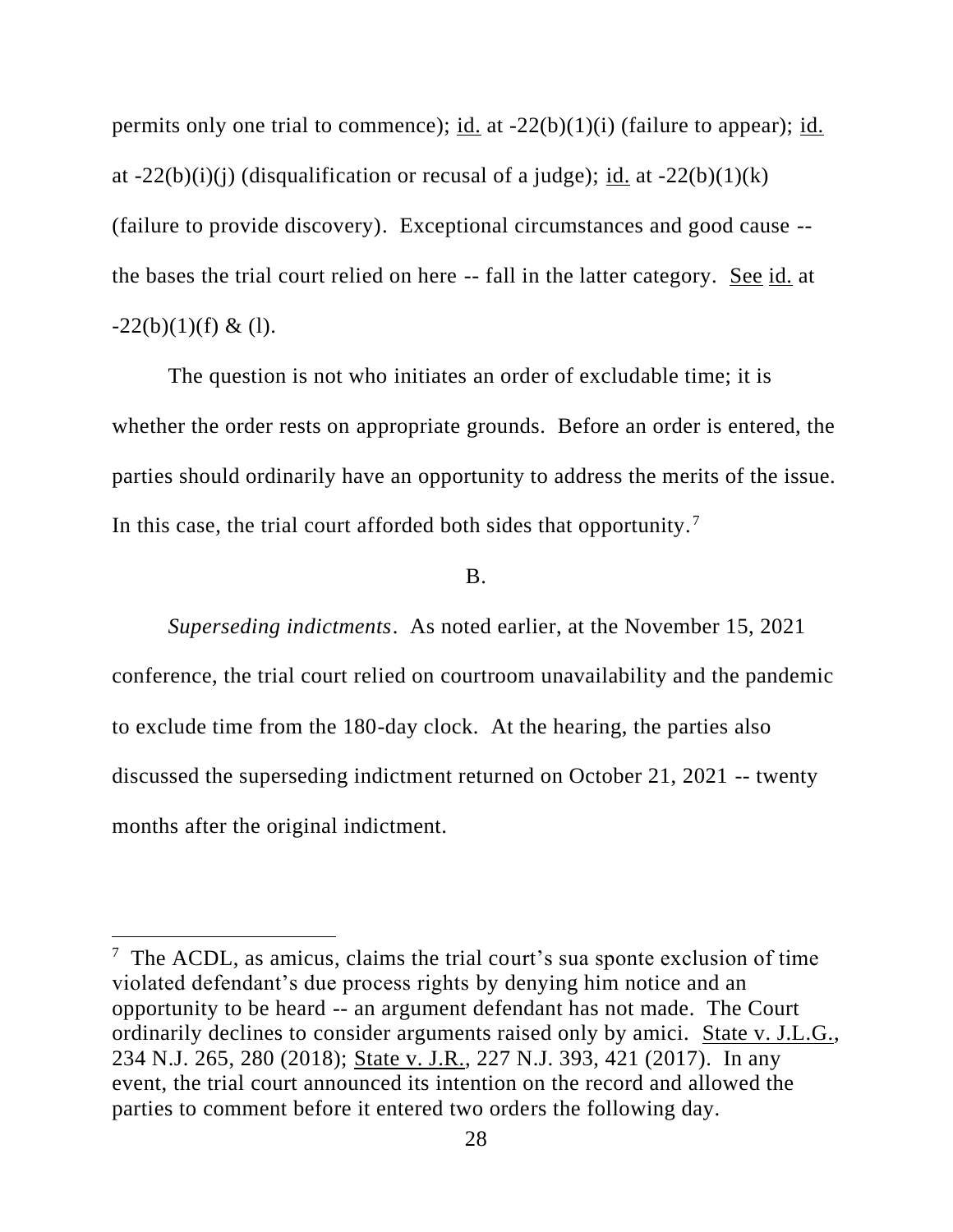At the time, the State submitted that the CJRA "does allow for superseding indictments to get basically 180 days to restart the clock." Defendant objected, asked the State to make a formal application, and observed that the new charges were based on a statement a codefendant made in May 2020. In response, the assistant prosecutor explained the Burlington County Prosecutor's Office took the position that it would not present "murder cases or first-degree cases" to a virtual grand jury.<sup>8</sup>

Multiple pages in the hearing transcript address the effect of the superseding indictment, but the trial court's ruling neither referred to nor relied on the new charges. The court instead relied on courtroom unavailability and the pandemic to extend the time to trial.  $9$  Once again, a clear record of the specific grounds for excludable time -- at the hearing and in written orders -- will best serve the parties and enable appellate review.

<sup>&</sup>lt;sup>8</sup> Because of the pandemic, the Court temporarily suspended the use of inperson grand juries in March 2020 and authorized the use of virtual grand juries two months later. See Sup. Ct. of N.J., at 1 (Mar. 19, 2020 Order); Sup. Ct. of N.J., at 2-3 (May 14, 2020 Order).

<sup>&</sup>lt;sup>9</sup> Defendant properly points out that the court was not permitted to extend the two-year clock beyond his January 3, 2022 release date for reasons not attributable to the defendant. To the extent the trial court's second November 2021 order incorrectly extended the two-year date in that manner, any error was cured by the prosecutor's statement of readiness.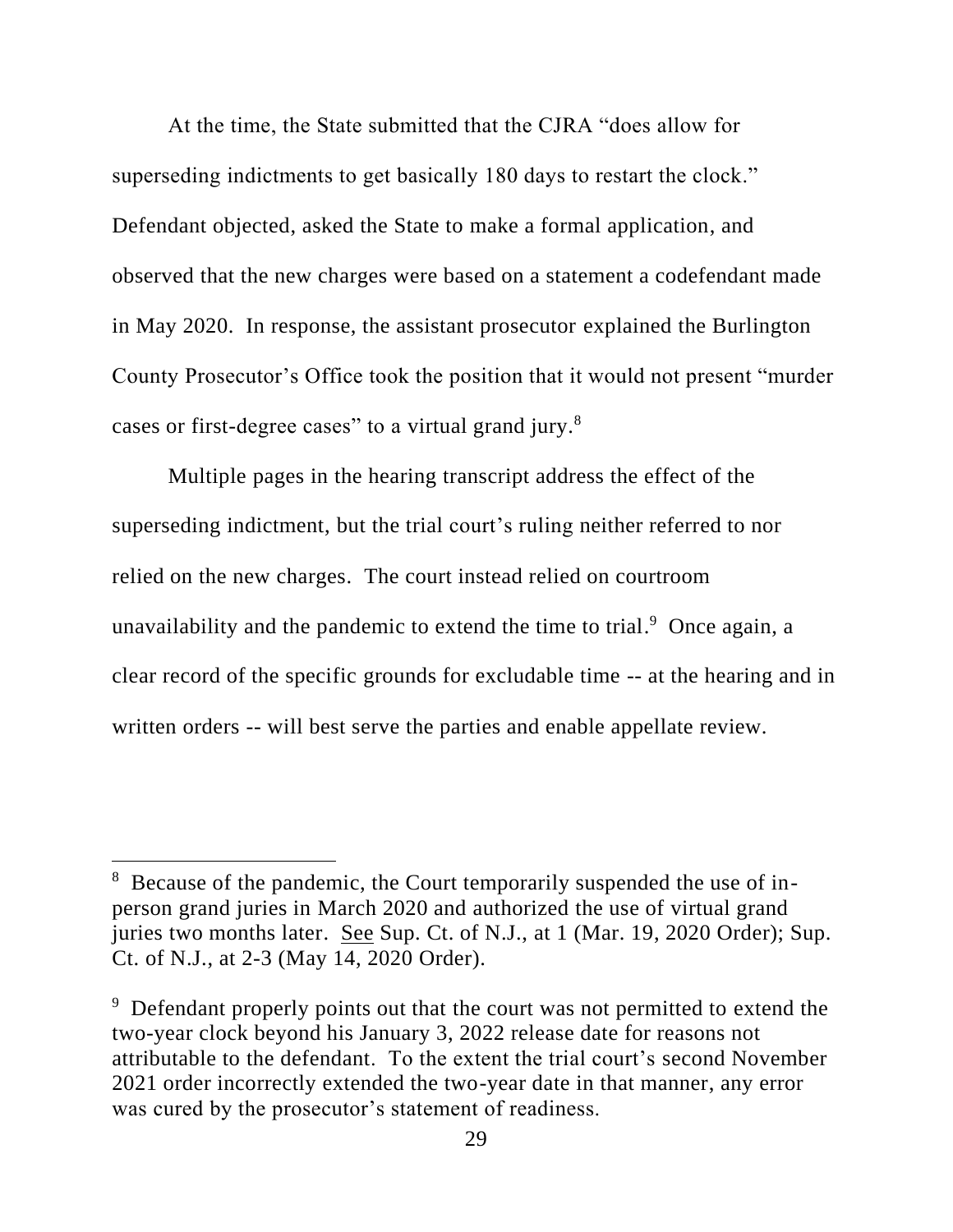Defendant here correctly argued that a superseding indictment does not automatically reset the 180-day clock. The CJRA provides that "[t]he return of a superseding indictment against the eligible defendant shall extend the time for the trial to commence." N.J.S.A.  $2A:162-22(a)(2)(b)(ii)$ . Rule 3:25-4(f) provides additional guidance. It directs the court to

> schedule the trial to commence as soon as reasonably practicable taking into consideration the nature and extent of differences between the superseded and superseding indictments, including the degree to which the superseding indictment is based on information that was available at the time of the original indictment or that could have been obtained through reasonably diligent efforts at the time of the original indictment.

Under the plain language of the Rule, to determine how much additional time should be excluded, trial courts should scrutinize both indictments with care and consider when the information underlying the new charges was available. Beyond that, courts may require the State to explain how the new charges affect its ability to prepare for trial and present its case. See D.F.W., 468 N.J. Super. at 436; see also United States v. Andrews, 790 F.2d 803, 808- 09 (10th Cir. 1986) (noting that superseding charges that "merely . . . 'gild[]' the initial charge" do not provide a basis for additional time under the federal Speedy Trial Act). A prosecutor's decision not to present an indictment to a virtual grand jury is not a basis to extend the time for a trial to start under the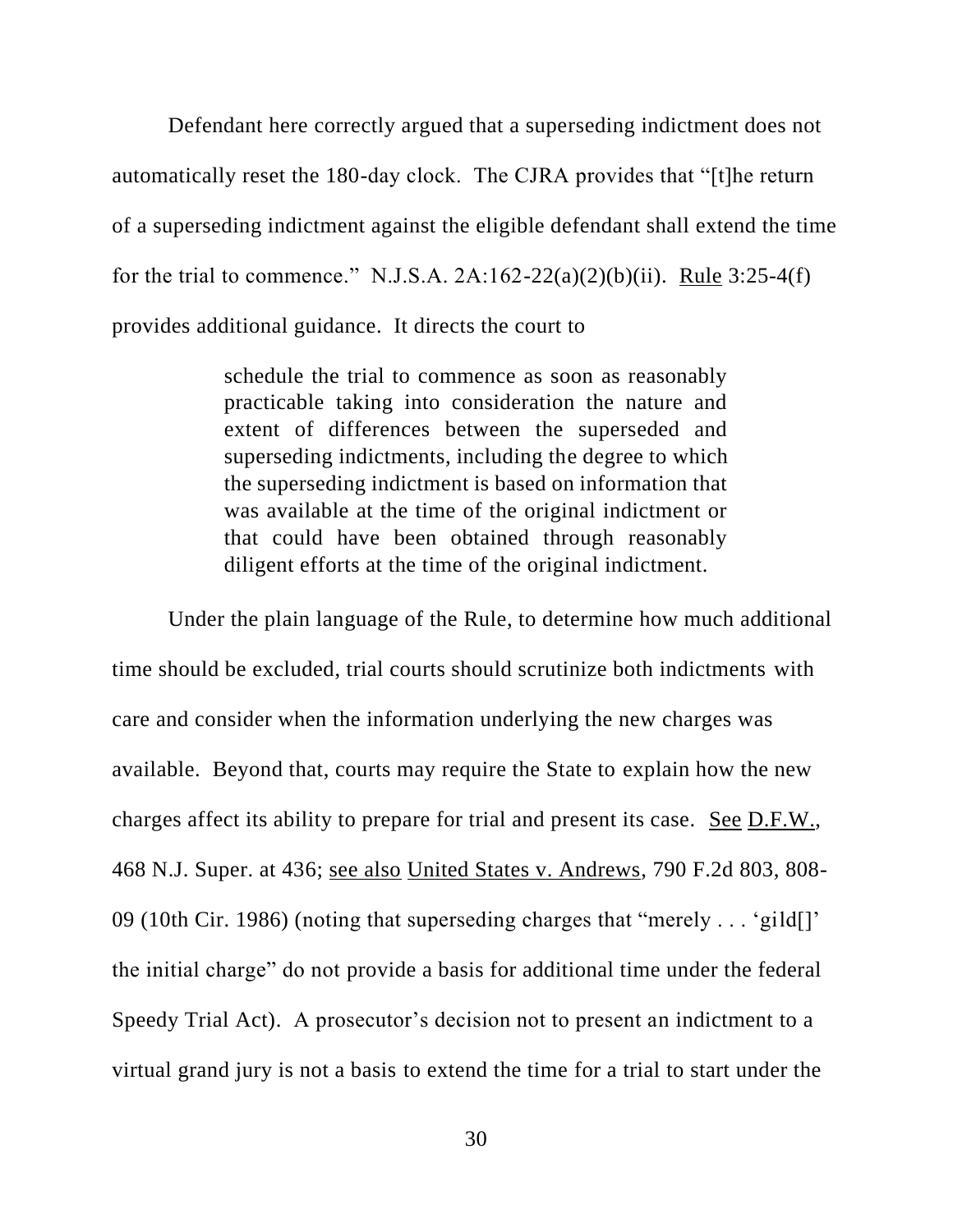CJRA. See State v. Vega-Larregui, 246 N.J. 94, 104, 134 (2021) (rejecting challenges to the use of virtual grand juries).

### $C_{\cdot}$

*Motions for Leave to Appeal.* Defendant also argues that an appeal of a trial court's order excluding time should not result in yet more excludable time. We recognize the dilemma defendants face: to challenge an arguably flawed ruling that a defendant has not gotten a speedy trial can itself delay the trial date. Defendant therefore asks the Court to amend Rule 3:25-4(i) and eliminate exclusions of time for interlocutory review of orders excluding time.

The CJRA states that "[t]he time from the filing to the final disposition of a motion made before trial by the prosecutor or the eligible defendant" "shall be excluded in computing time in which a case shall be indicted or tried." N.J.S.A. 2A:162-22(b)(1)(c) (emphasis added). Motions for leave to appeal an order excluding time qualify as "motions" under the CJRA, and the statute provides no exception for them. State v. Washington, 453 N.J. Super. 164, 203 (App. Div. 2018) (citing the statute and a recommendation contained in the 2014 report of the Supreme Court's Joint Committee on Criminal Justice). We therefore decline defendant's request to craft a rule that would conflict with the statute.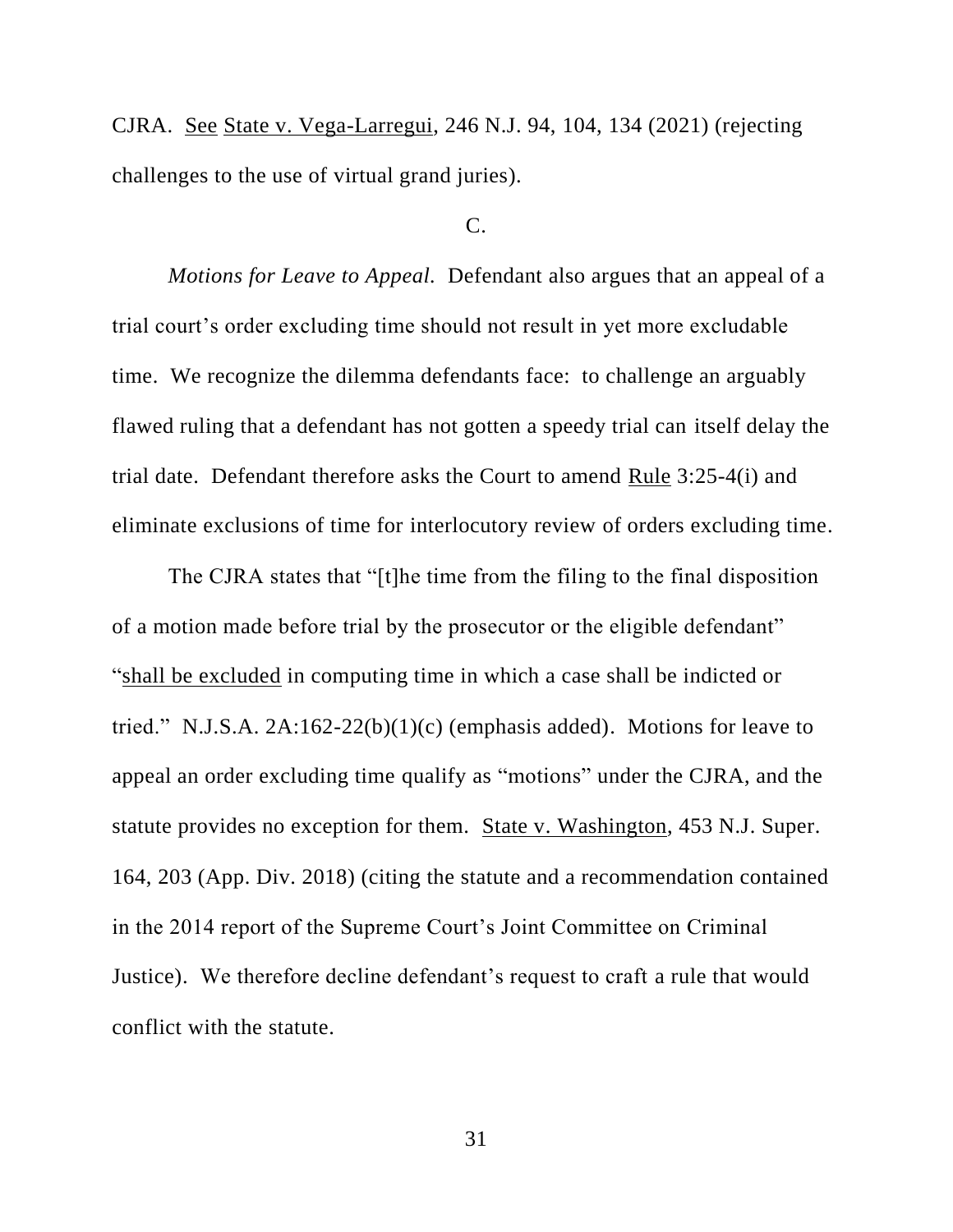To avoid delays, we note that existing rules place limits on how much time can be excluded under the CJRA to resolve a motion before the trial court. See R.  $3:25-4(i)(3)(A)$  to (C); R.  $3:10-2(f)$ . Briefing, argument, and any evidentiary hearing must "be completed promptly but in no event later than 60 days after the filing of the notice of motion, unless the court finds good cause to extend the time . . . to complete the record." R.  $3:10-2(f)$ ; see also R.  $3:25 4(i)(3)(A)$ . In addition, "[u]nless the court reserves its decision until the time of trial," it must "decide the motion within 30 days after the record is complete" absent "extraordinary circumstances." R. 3:25-4(i)(3)(B). "[N]o more than an additional 30 days shall be excluded." Ibid.

We adopt a similar but more expedited approach for motions for leave to appeal an order about speedy trial calculations. Relying on our supervisory authority, N.J. Const. art. VI, § 2, ¶ 3, we call on the Appellate Division to address motions for leave to appeal such orders on an expedited basis.<sup>10</sup> To that end, the Appellate Division should decide the motion within 5 days. If the court grants the motion for leave to appeal, it should direct the parties to file

<sup>&</sup>lt;sup>10</sup> We recognize that the Appellate Division, in its order denying defendant's application to file an emergent motion, noted that motions for leave to appeal related to pretrial detention "are already expedited."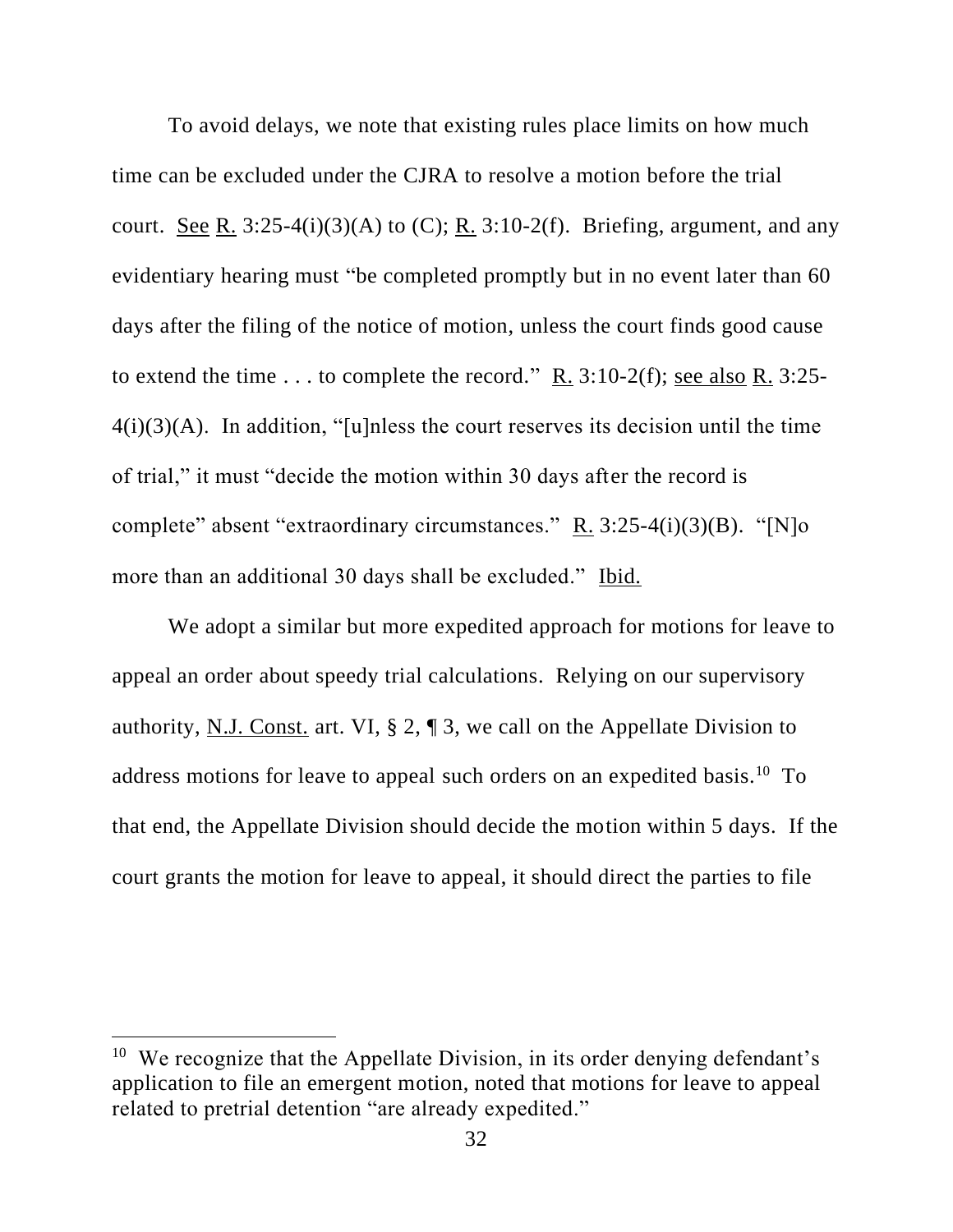briefs -- and transcripts, if necessary -- on an expedited basis, and render a decision within 5 days of getting those materials.<sup>11</sup>

Parties can ask this Court to review the Appellate Division's judgment on an emergent basis.

# VIII.

Finally, defendant argues that indefinite detention beyond the two-year cap because of the pandemic violates due process. He urges the Court to "impose an outer-limit of detention" to "save the constitutionality of the CJRA." He proposes the following bright-line rule: Defendants must be released on electronic monitoring or home detention 30 days after their twoyear release date if they are charged with first- or second-degree non-violent offenses; after 60 days if they are charged with first- or second-degree violent offenses; and at the two-year mark in all other cases.

Defendant did not raise that argument before the trial court or in his motion for leave to appeal. It is therefore not properly before the Court. See

<sup>&</sup>lt;sup>11</sup> If a litigant abuses the above process by filing repetitive motions that demonstrate "a pattern of frivolous litigation," the Presiding Judge for Administration of the Appellate Division can enter an order consistent with Rosenblum v. Borough of Closter to control the practice and curtail "harassing and vexatious" motions. 333 N.J. Super. 385, 387, 391 (App. Div. 2000). Such orders must be entered with caution to avoid impinging on a defendant's "fundamental right of . . . access to the courts."  $D'$ Amore v. D'Amore, 186 N.J. Super. 525, 530 (App. Div. 1982); see also Zehl v. City of Elizabeth Bd. of Educ., 426 N.J. Super. 129, 139-40 (App. Div. 2012).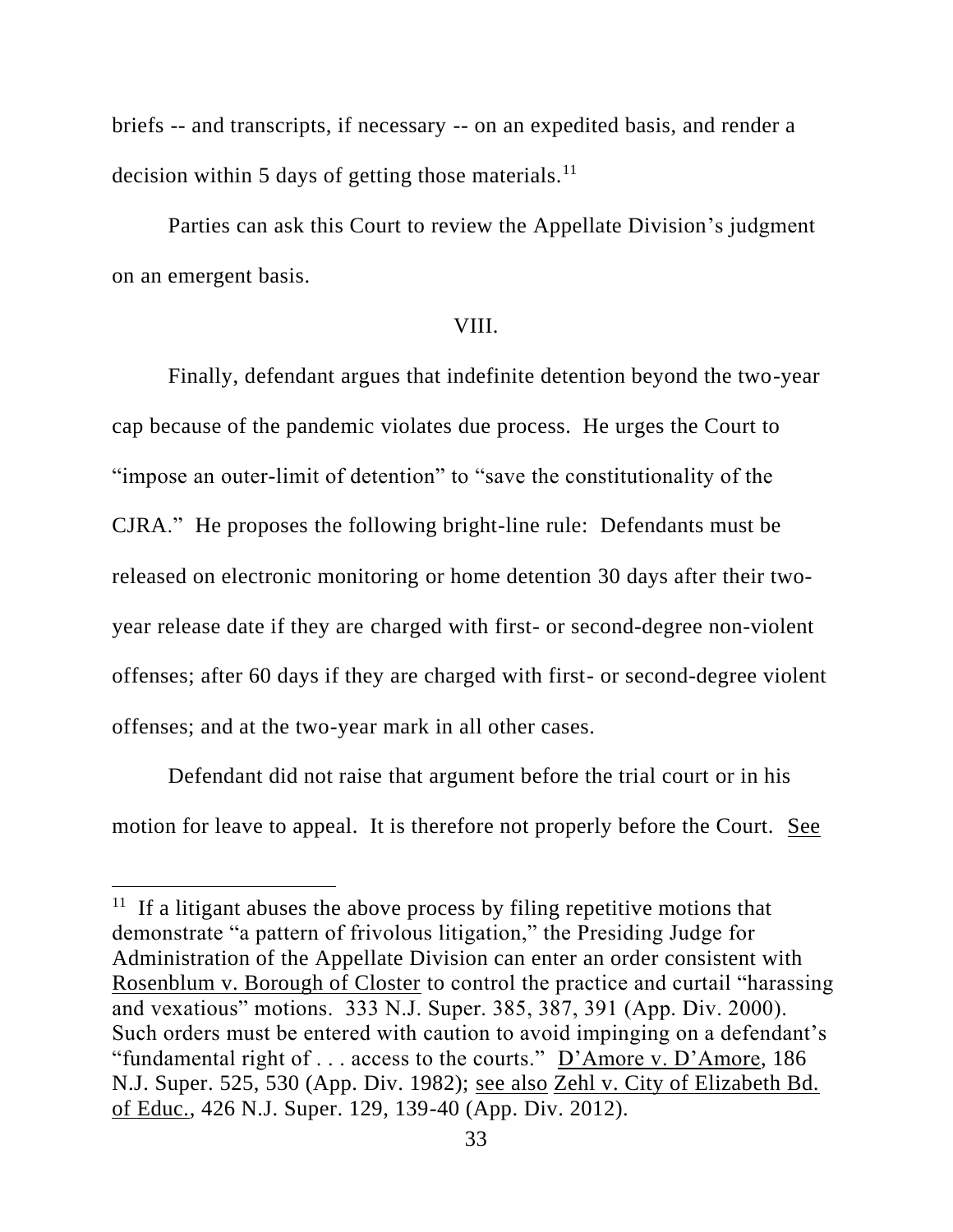State v. Lawless, 214 N.J. 594, 605 n.2 (2013); see also State v. Cabbell, 207 N.J. 311, 327 n.10 (2011) (declining to consider an argument first raised in a supplemental brief to the Court); Hirsch v. State Bd. of Med. Exam'rs, 128 N.J. 160, 161 (1992) (declining to address a claim presented after the Court granted a petition for certification).

In addition, we previously rejected a facial challenge to the CJRA on due process grounds in Pretrial Detainees. 245 N.J. at 232. Defendants argued that prolonged pretrial detention during the pandemic "would render the Act punitive, rather than regulatory." Id. at 230. The Court disagreed and found "that the pandemic, along with the accompanying suspension of in-person criminal jury trials," had not "transformed the CJRA's overall approach to pretrial detention into a punitive scheme." Id. at 232.

Contrary to defendant's position here, the Court explained that "[w]hether the length of detention violates due process . . . 'requires assessment on a case-by-case basis' because due process is a flexible concept that 'does not necessarily set a bright line limit for length of pretrial confinement.'" Id. at 231 (quoting United States v. Orena, 986 F.2d 628, 630 (2d Cir. 1993)); see also United States v. Accetturo, 783 F.2d 382, 388 (3d Cir. 1986) ("Because due process is a flexible concept, arbitrary lines should not be